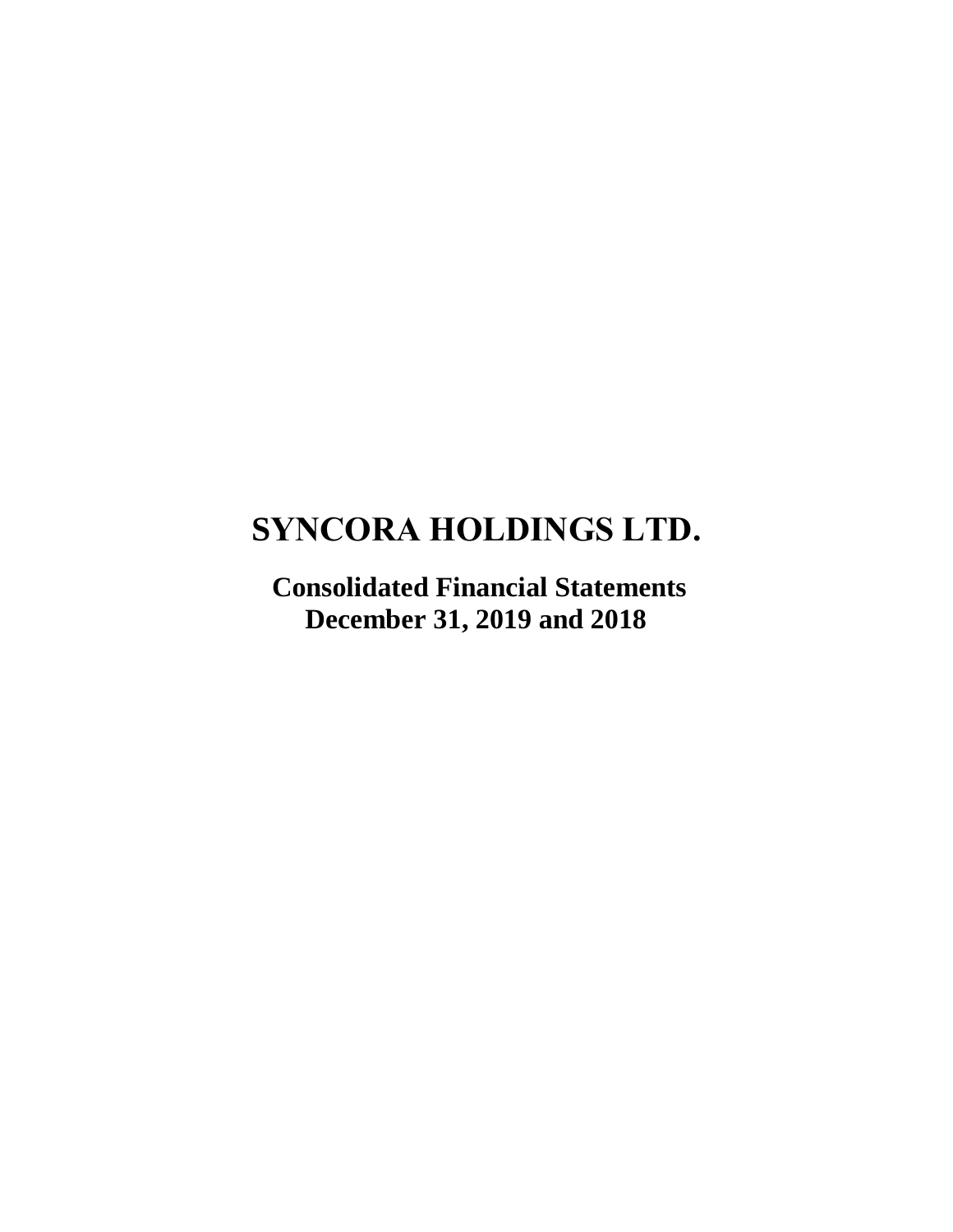# **INDEX TO CONSOLIDATED FINANCIAL STATEMENTS**

|                                                                                                             | Page |
|-------------------------------------------------------------------------------------------------------------|------|
|                                                                                                             |      |
|                                                                                                             |      |
| Consolidated Statements of Operations and Comprehensive Income (Loss) for the years ended                   |      |
|                                                                                                             |      |
| Consolidated Statements of Changes in Shareholders' Equity for the years ended December 31, 2019 and 2018 6 |      |
|                                                                                                             |      |
|                                                                                                             |      |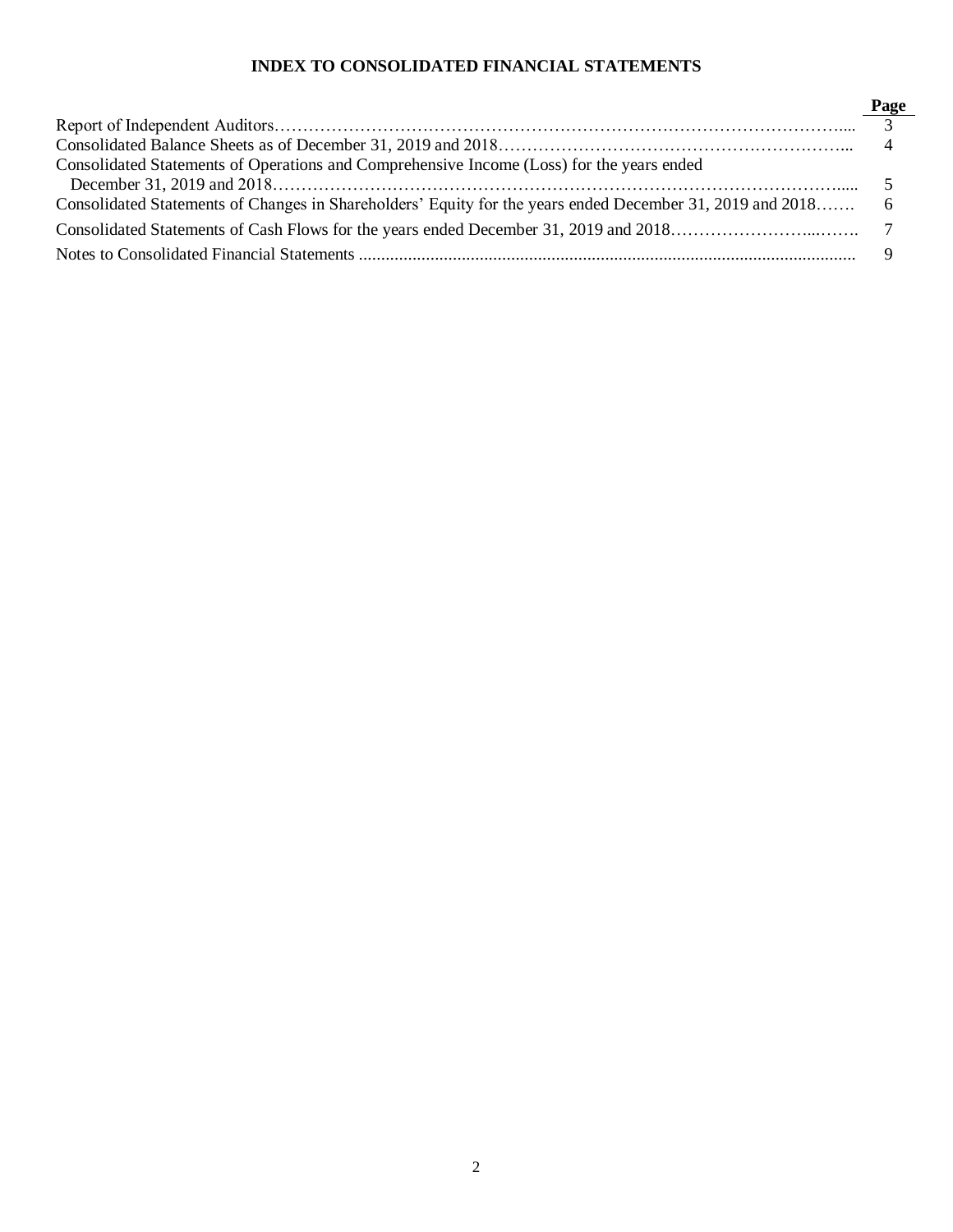

# **Report of Independent Auditors**

To the Board of Directors of Syncora Holdings Ltd.:

We have audited the accompanying consolidated financial statements of Syncora Holdings Ltd. and its subsidiaries, which comprise the consolidated balance sheets as of December 31, 2019 and December 31, 2018, and the related consolidated statements of operations and comprehensive income (loss), of changes in shareholders' equity and of cash flows for the years then ended.

# *Management's Responsibility for the Consolidated Financial Statements*

Management is responsible for the preparation and fair presentation of the consolidated financial statements in accordance with accounting principles generally accepted in the United States of America; this includes the design, implementation, and maintenance of internal control relevant to the preparation and fair presentation of consolidated financial statements that are free from material misstatement, whether due to fraud or error.

# *Auditors' Responsibility*

Our responsibility is to express an opinion on the consolidated financial statements based on our audits. We conducted our audits in accordance with auditing standards generally accepted in the United States of America. Those standards require that we plan and perform the audit to obtain reasonable assurance about whether the consolidated financial statements are free from material misstatement.

An audit involves performing procedures to obtain audit evidence about the amounts and disclosures in the consolidated financial statements. The procedures selected depend on our judgment, including the assessment of the risks of material misstatement of the consolidated financial statements, whether due to fraud or error. In making those risk assessments, we consider internal control relevant to the Company's preparation and fair presentation of the consolidated financial statements in order to design audit procedures that are appropriate in the circumstances, but not for the purpose of expressing an opinion on the effectiveness of the Company's internal control. Accordingly, we express no such opinion. An audit also includes evaluating the appropriateness of accounting policies used and the reasonableness of significant accounting estimates made by management, as well as evaluating the overall presentation of the consolidated financial statements. We believe that the audit evidence we have obtained is sufficient and appropriate to provide a basis for our audit opinion.

# *Opinion*

In our opinion, the consolidated financial statements referred to above present fairly, in all material respects, the financial position of Syncora Holdings Ltd. and its subsidiaries as of December 31, 2019 and December 31, 2018, and the results of their operations and their cash flows for the years then ended in accordance with accounting principles generally accepted in the United States of America.

Pricewaterhouse Coopers LLP

March 30, 2020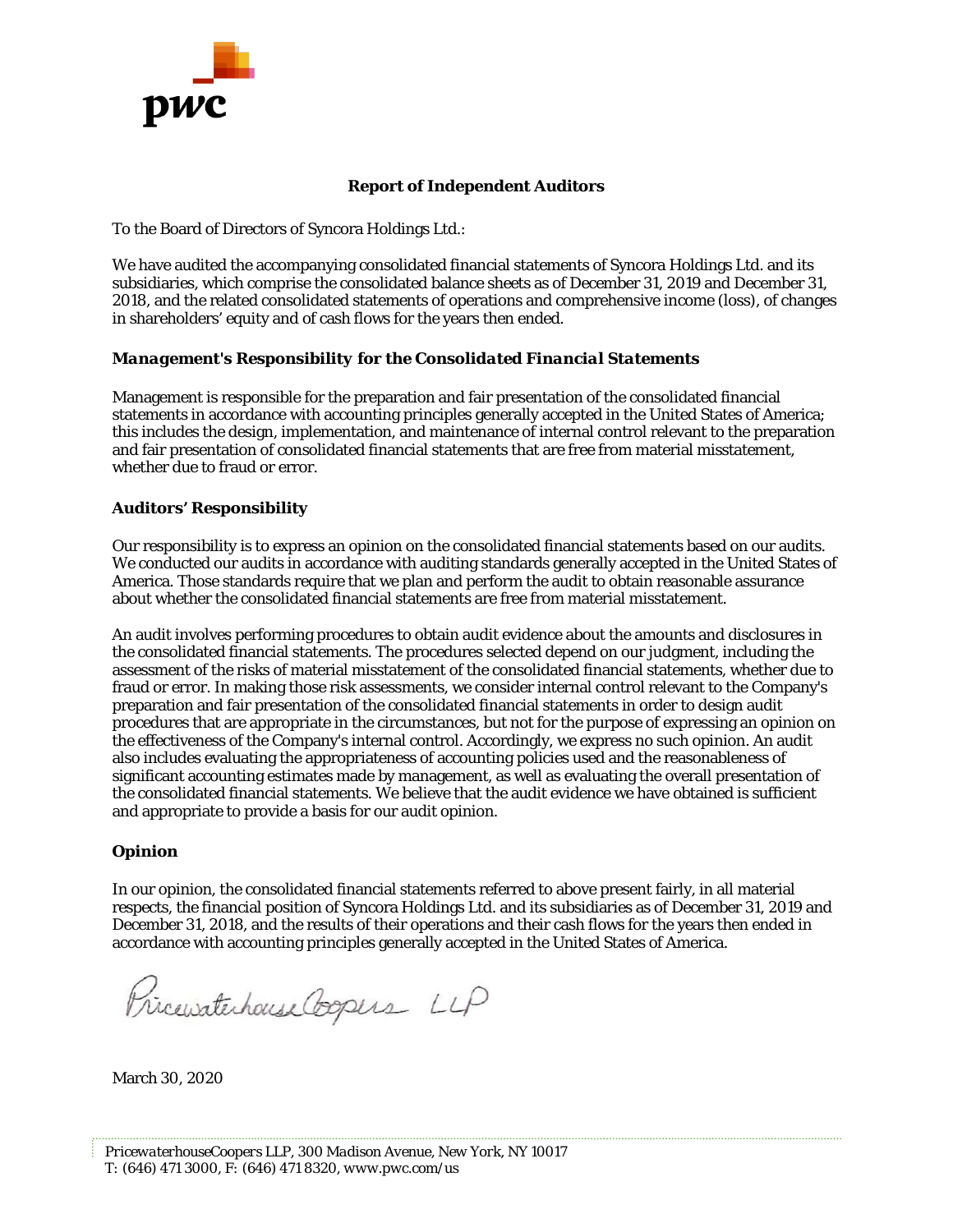# **SYNCORA HOLDINGS LTD. CONSOLIDATED BALANCE SHEETS AS OF DECEMBER 31, 2019 and 2018 (U.S. dollars in thousands, except share and per share amounts)**

|                                                                                          | Proforma <sup>(1)</sup><br>(unaudited) |                  | <b>Actual</b> |                                  |
|------------------------------------------------------------------------------------------|----------------------------------------|------------------|---------------|----------------------------------|
| <b>ASSETS</b>                                                                            | 2019                                   | 2019             |               | 2018                             |
|                                                                                          | 43,296 \$                              | 458,296          | \$.           | 26,299                           |
|                                                                                          | 3,000                                  | 3,000            |               |                                  |
| Debt securities, available-for-sale, at fair value (amortized cost: \$0 and \$13,611)    |                                        |                  |               | 13,703                           |
|                                                                                          | 46.296                                 | 461.296          |               | 40,002                           |
|                                                                                          | 7,382                                  | 7,382            |               | 8,427                            |
|                                                                                          | 449                                    | 449              |               | 3,210                            |
|                                                                                          | 999                                    | 999              |               | 4,275                            |
|                                                                                          |                                        |                  |               | 1,634,468                        |
|                                                                                          | 55,126 \$                              | 470,126          | \$.           | 1,690,382                        |
| <b>LIABILITIES AND SHAREHOLDERS' EQUITY</b>                                              | 15,532 \$<br>$\sim$<br>15,532          | 15,532<br>15,532 | \$            | 10,258<br>1,030,600<br>1,040,858 |
| Shareholders' equity                                                                     |                                        |                  |               |                                  |
|                                                                                          |                                        |                  |               | 13,453                           |
|                                                                                          | 1.685                                  | 1,685            |               | 2,247                            |
| Common shares (500,000,000 shares authorized; 90,102,159 and 90,013,135 shares           |                                        |                  |               |                                  |
| issued; 87,057,571 and 86,968,547 shares outstanding, 3,044,588 shares held as treasury; |                                        |                  |               |                                  |
|                                                                                          | 2,303,360                              | 2.718.360        |               | 2.717.633                        |
|                                                                                          | (2,265,451)                            | (2,265,451)      |               | (2,085,637)                      |
|                                                                                          | $\sim$                                 |                  |               | 1.828                            |
|                                                                                          | 37,909                                 | 452,909          |               | 633,824                          |
|                                                                                          | 39,594                                 | 454,594          |               | 649.524                          |
|                                                                                          | 55,126 \$                              | 470,126          |               | \$1,690,382                      |

(1) Proforma amounts give affect only to the cash distribution of \$415 million made to common shareholders on January 31, 2020. Refer to Note 1 for further detail.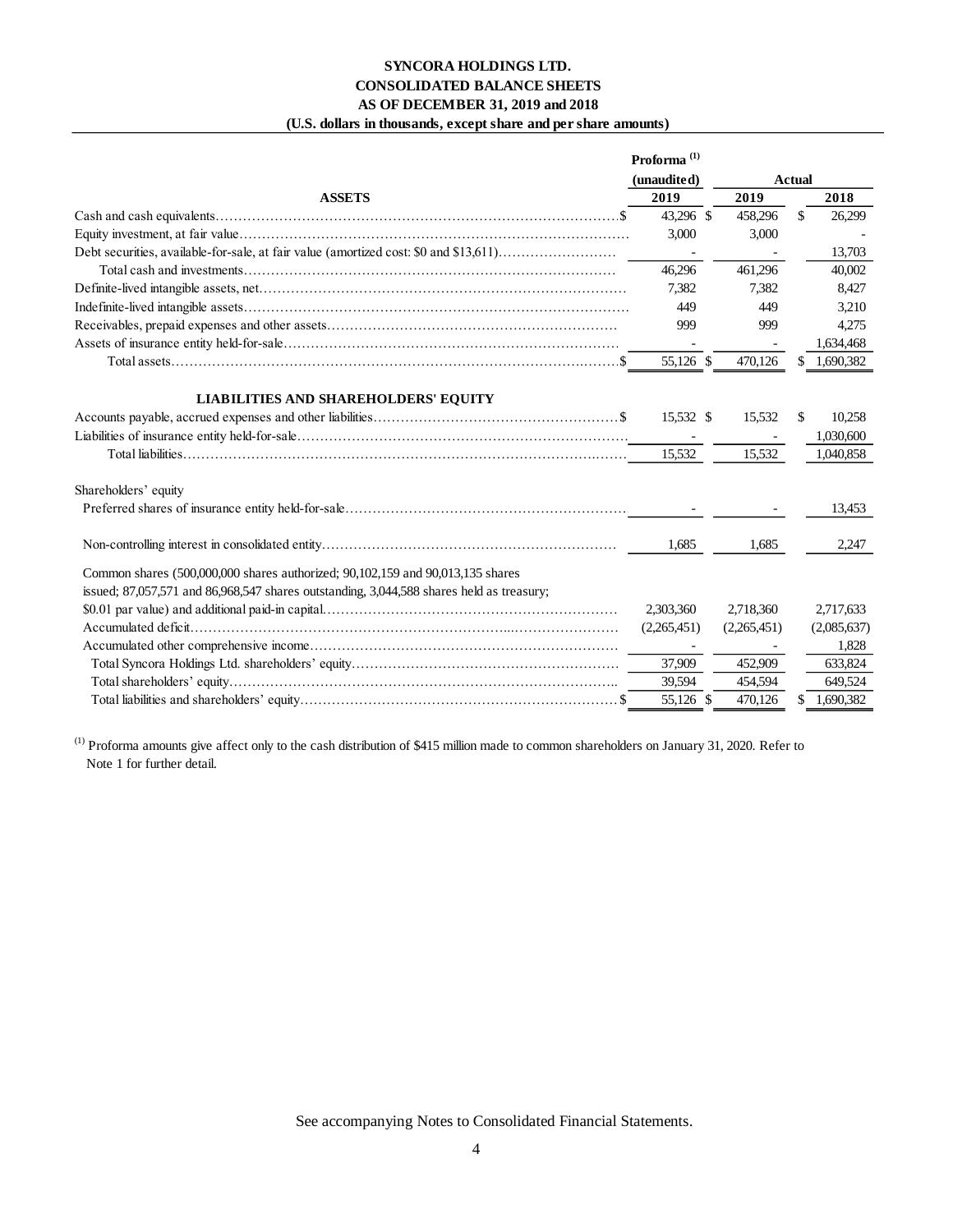# **SYNCORA HOLDINGS LTD. CONSOLIDATED STATEMENTS OF OPERATIONS AND COMPREHENSIVE INCOME (LOSS) FOR THE YEARS ENDED DECEMBER 31, 2019 AND 2018**

|                                                                                                                | 2019       |     | 2018       |
|----------------------------------------------------------------------------------------------------------------|------------|-----|------------|
| Revenues                                                                                                       |            |     |            |
|                                                                                                                | 5.561      | \$  | 5,297      |
|                                                                                                                | 510        |     | 1,445      |
| Net realized gains on investments, including other-than-temporary impairment losses                            |            |     |            |
|                                                                                                                | 1,694      |     | 424        |
|                                                                                                                | 52         |     | 15,992     |
|                                                                                                                | 7,817      |     | 23,158     |
| <b>Expenses</b>                                                                                                |            |     |            |
|                                                                                                                | 2,761      |     |            |
|                                                                                                                | 24,833     |     | 7,596      |
|                                                                                                                | 27,594     |     | 7,596      |
|                                                                                                                | (19,777)   |     | 15,562     |
|                                                                                                                | 95         |     | 36         |
|                                                                                                                | (19,872)   |     | 15,526     |
| Loss from discontinued insurance operations net of tax expense, including 2019 loss on disposal of \$(212,102) | (84,772)   |     | (121, 416) |
|                                                                                                                | $\sim$     |     | 75,143     |
|                                                                                                                | (84,772)   |     | (46,273)   |
|                                                                                                                | (104, 644) |     | (30,747)   |
| Other comprehensive income (loss):                                                                             |            |     |            |
|                                                                                                                | 91         |     | 92         |
|                                                                                                                | (763)      |     | (21, 810)  |
|                                                                                                                | (672)      |     | (21,718)   |
|                                                                                                                | (105,316)  | \$  | (52, 465)  |
|                                                                                                                |            |     |            |
| Net income and comprehensive income attributable to non-controlling interest\$                                 | 223        |     | 505        |
| Net loss and comprehensive loss attributable to controlling interest:                                          |            |     |            |
|                                                                                                                | (104, 867) | \$  | (31,252)   |
|                                                                                                                | (105, 539) | \$  | (52,970)   |
| Calculation of basic and diluted earnings (loss) per share attributable                                        |            |     |            |
| to Syncora Holdings Ltd. common shareholders:                                                                  |            |     |            |
|                                                                                                                | (20,095)   | \$  | 15,021     |
|                                                                                                                | (0.23)     | -\$ | 0.17       |
|                                                                                                                | (84,772)   | -\$ | (46,273)   |
|                                                                                                                | (74, 947)  |     |            |
|                                                                                                                | (159,719)  |     | (46,273)   |
|                                                                                                                | (1.83)     | -\$ | (0.53)     |
|                                                                                                                |            |     |            |
|                                                                                                                | (179, 814) | \$  | (31,252)   |
|                                                                                                                | (2.06)     | \$  | (0.36)     |
|                                                                                                                | 87,046,352 |     | 86,935,974 |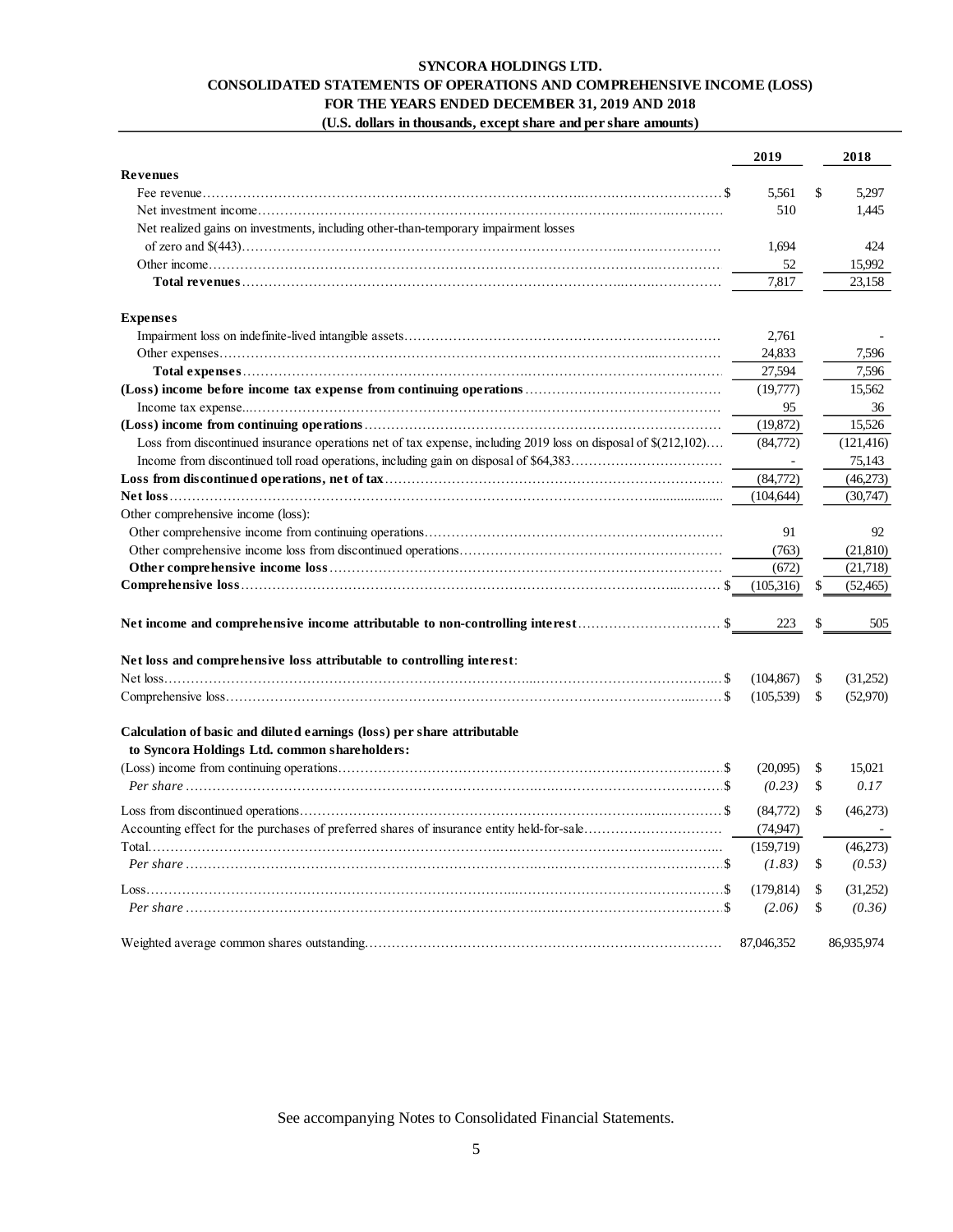# **SYNCORA HOLDINGS LTD. CONSOLIDATED STATEMENTS OF CHANGES IN SHAREHOLDERS' EQUITY FOR THE YEARS ENDED DECEMBER 31, 2019 AND 2018 (U.S. dollars in thousands, except share amounts)**

| $\mathbf{0}$ . $\mathbf{0}$ donars in thousands, except share amounts $\mathbf{0}$        |             |             |
|-------------------------------------------------------------------------------------------|-------------|-------------|
|                                                                                           | 2019        | 2018        |
| Preferred shares of insurance entity held-for-sale                                        |             |             |
|                                                                                           | 13,453      | 13,453      |
|                                                                                           | (10,033)    |             |
|                                                                                           | (3,420)     |             |
|                                                                                           |             | 13,453      |
| Non-controlling interest in consolidated entity                                           |             |             |
|                                                                                           | 2,247       | 2,578       |
|                                                                                           | 223         | 505         |
|                                                                                           | (785)       | (836)       |
|                                                                                           | 1,685       | 2,247       |
| Common shares and additional paid-in capital                                              |             |             |
|                                                                                           | 2,717,633   | 2,716,798   |
|                                                                                           | (1,301)     |             |
|                                                                                           | 348         | 479         |
|                                                                                           | 1,680       | 356         |
|                                                                                           | 2,718,360   | 2,717,633   |
| Accumulated deficit                                                                       |             |             |
|                                                                                           | (2,085,637) | (2,061,854) |
|                                                                                           | (104, 867)  | (31,252)    |
| Accounting effect for the purchases of preferred shares of insurance entity held-for-sale | (74, 947)   |             |
|                                                                                           | $\sim$ $-$  | 7,469       |
|                                                                                           |             | (2,085,637) |
| Accumulated other comprehensive income                                                    |             |             |
|                                                                                           | 1,828       | 31,015      |
|                                                                                           | (672)       | (21,718)    |
|                                                                                           | (1,156)     |             |
|                                                                                           | $\sim$ $-$  | (7,469)     |
|                                                                                           | $\sim$      | 1.828       |
|                                                                                           | 452,909     | 633,824     |
|                                                                                           | 454,594     | 649.524     |
|                                                                                           |             |             |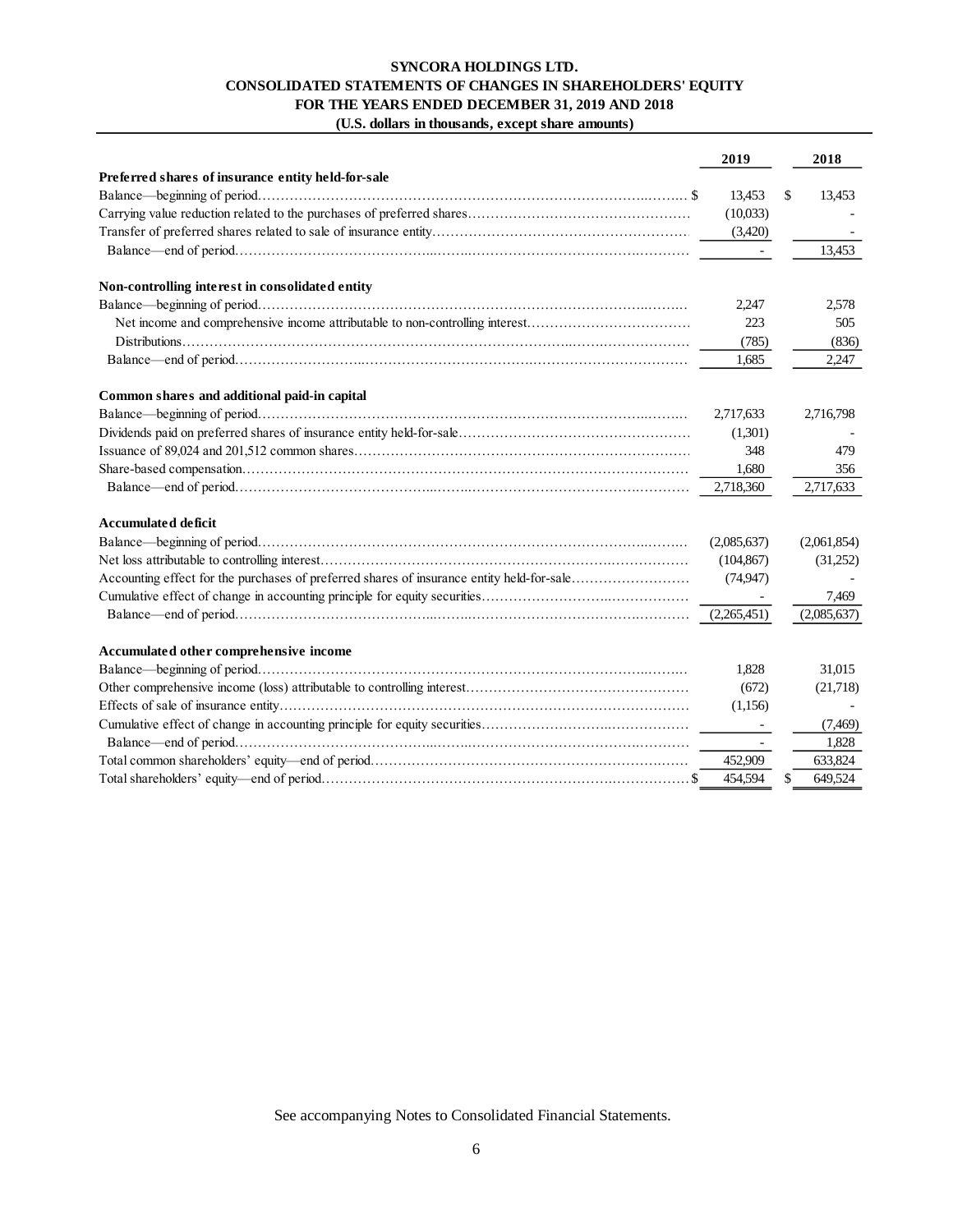# **SYNCORA HOLDINGS LTD. CONSOLIDATED STATEMENTS OF CASH FLOWS FOR THE YEARS ENDED DECEMBER 31, 2019 AND 2018 (U.S. dollars in thousands)**

|                                                                                                       | 2019       |               | 2018       |
|-------------------------------------------------------------------------------------------------------|------------|---------------|------------|
| Cash flows from operating activities:                                                                 |            |               |            |
|                                                                                                       | 475        | $\mathcal{S}$ | 884        |
|                                                                                                       | 5,561      |               | 5,232      |
|                                                                                                       | (18, 842)  |               | (10,272)   |
|                                                                                                       | (96)       |               | 11         |
|                                                                                                       | 6,282      |               | 27,320     |
| Net cash (used in) provided by operating activities from continuing operations                        | (6,620)    |               | 23,175     |
|                                                                                                       | (156, 141) |               | (657, 815) |
|                                                                                                       | (162,761)  |               | (634, 640) |
| Cash flows from investing activities:                                                                 |            |               |            |
| Net proceeds from sale of insurance entity of \$425,479, net of cash and cash equivalents transferred |            |               |            |
|                                                                                                       | 281,985    |               |            |
|                                                                                                       | 2,608      |               | 21.711     |
|                                                                                                       | 2,036      |               | 4.068      |
|                                                                                                       | 10.643     |               | (7,055)    |
|                                                                                                       | (1,472)    |               | (4,408)    |
|                                                                                                       | 295,800    |               | 14.316     |
|                                                                                                       | 270,276    |               | 549,225    |
|                                                                                                       | 566,076    |               | 563.541    |
| Cash flows from financing activities:                                                                 |            |               |            |
|                                                                                                       | (677)      |               | (836)      |
|                                                                                                       | (677)      |               | (836)      |
|                                                                                                       | (111,210)  |               | (112,631)  |
|                                                                                                       | (111, 887) |               | (113, 467) |
|                                                                                                       | 291,428    |               | (184, 566) |
| Cash and cash equivalents and restricted cash and cash equivalents—beginning of period                | 166,868    |               | 351,434    |
|                                                                                                       | 458,296    |               | 166,868    |
|                                                                                                       |            |               |            |
| Summary of cash and cash equivalents and restricted cash and cash equivalents- end of period:         |            |               |            |
|                                                                                                       | 458,296    | -\$           | 26,299     |
|                                                                                                       |            |               | 130,097    |
|                                                                                                       |            |               | 10,472     |
|                                                                                                       | 458,296    | -S            | 166,868    |
| Supplemental non-cash transactions:                                                                   |            |               |            |
|                                                                                                       |            |               | 57.564     |
|                                                                                                       |            |               |            |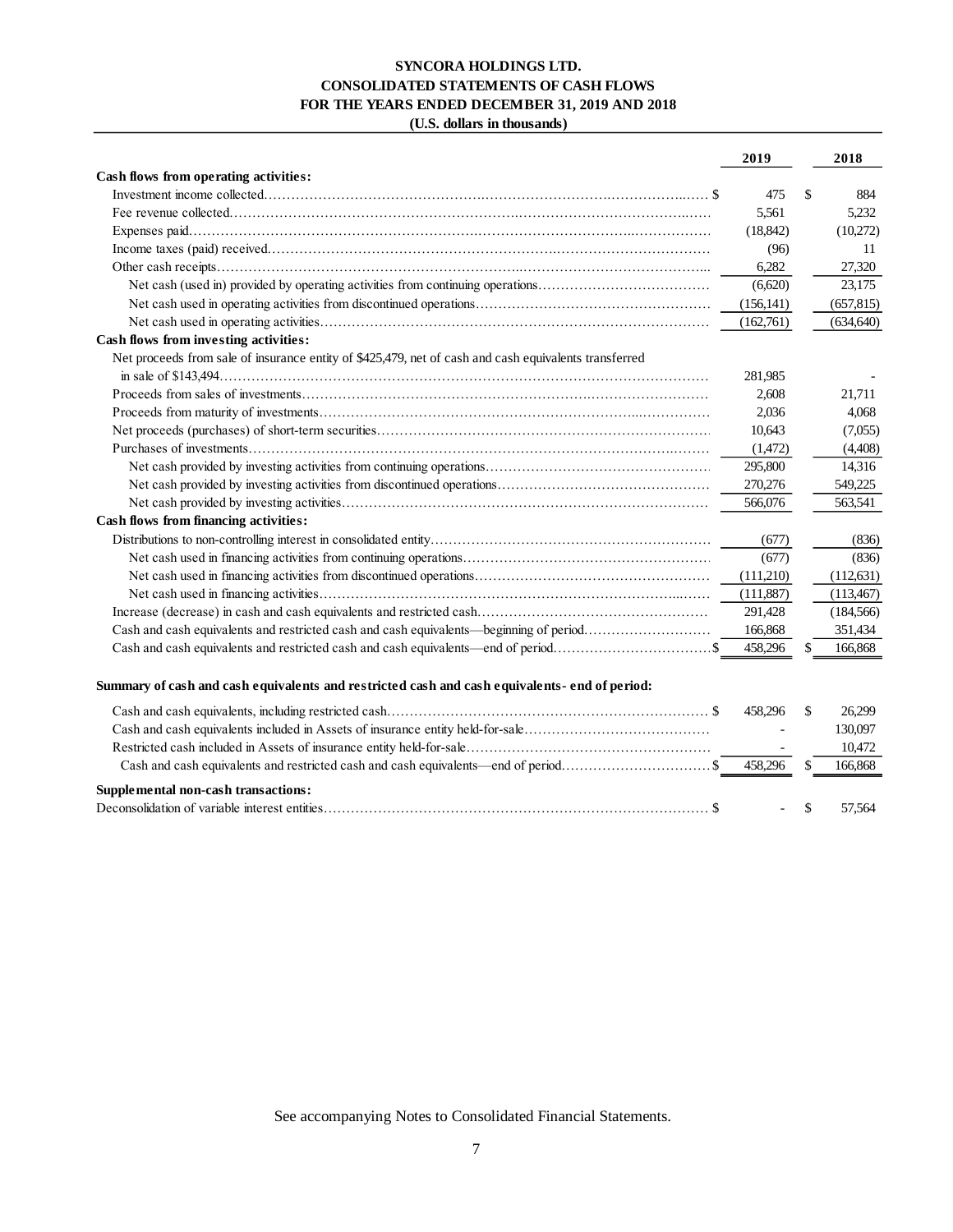# **SYNCORA HOLDINGS LTD. CONSOLIDATED STATEMENTS OF CASH FLOWS FOR THE YEARS ENDED DECEMBER 31, 2019 AND 2018 (U.S. dollars in thousands)**

|                                                                                                               | 2019     | 2018         |
|---------------------------------------------------------------------------------------------------------------|----------|--------------|
| Reconciliation of (loss) income from continuing operations to net cash (used in) provided by operating        |          |              |
| activities from continuing operations:                                                                        | (19,872) | 15,526<br>S. |
| Adjustments to reconcile (loss) income from continuing operations to net cash (used in) provided by operating |          |              |
| activities from continuing operations:                                                                        |          |              |
|                                                                                                               | 812      | 1,045        |
|                                                                                                               | (1,694)  | (424)        |
|                                                                                                               | 2,761    |              |
|                                                                                                               | 2,824    | 9,248        |
| Changes in assets and liabilities:                                                                            |          |              |
|                                                                                                               | 3,276    | (833)        |
|                                                                                                               | 5,273    | (1,387)      |
|                                                                                                               | 13,252   | 7,649        |
|                                                                                                               | (6,620)  | 23,175       |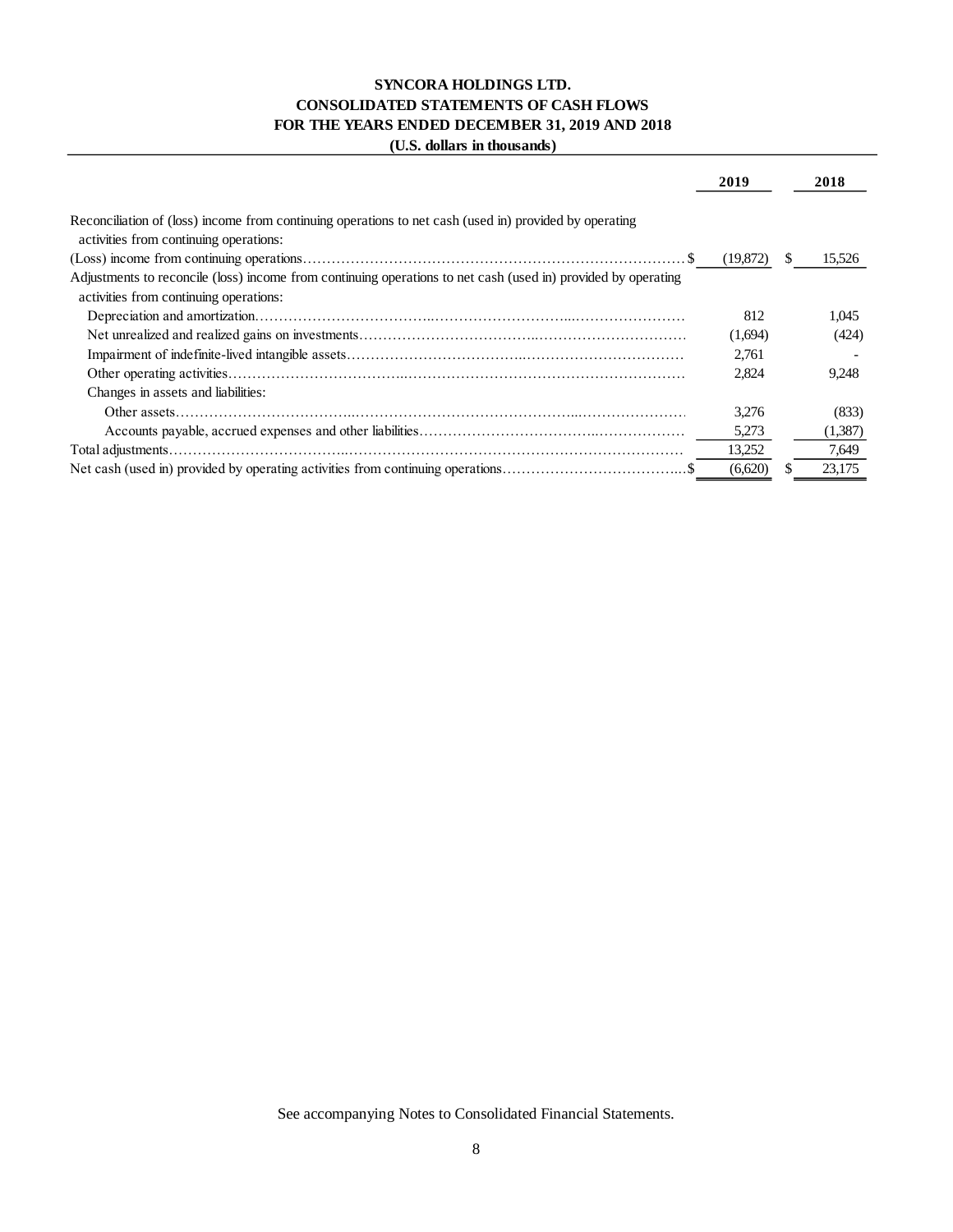# **1. Organization**

Syncora Holdings Ltd. ("Syncora Holdings"), a Bermuda holding company which was formed on March 17, 2006, historically provided, through its former wholly-owned subsidiary, financial guarantee insurance and reinsurance. Syncora Holdings' principal business operating subsidiary was Syncora Guarantee Inc. ("SGI" or "Syncora Guarantee"). Syncora Holdings collectively with its consolidated subsidiaries is hereafter referred to as (the "Company").

On March 4, 2019, the Company announced that its Board of Directors had commenced a formal review process to explore and evaluate strategic alternatives for the Company focused on optimizing shareholder value and returning capital to the shareholders. These alternatives included, among other things, a sale of part or all of the Company or its indirect, wholly-owned, New York financial guarantee insurance subsidiary, Syncora Guarantee. On August 15, 2019, Syncora Holdings and its direct, wholly-owned subsidiary Syncora Holdings US Inc. ("SHI") entered into an agreement to sell Syncora Guarantee for \$392.5 million in cash to Star Insurance Holdings LLC ("Star Insurance"), an entity organized by GoldenTree Asset Management LP ("GoldenTree") on behalf of GoldenTree's managed funds and accounts. On September 5, 2019, Syncora Holdings and SHI entered into an amended agreement with Star Insurance pursuant to which the purchase price for the sale of Syncora Guarantee was increased by \$36.5 million to \$429 million in cash. The sale of Syncora Guarantee was completed on December 30, 2019. See Note 13 for further discussion.

Following the completion of the sale of Syncora Guarantee, Syncora Holdings' remaining assets consist of cash and other liquid assets, as well as its 80% interest in Swap Financial Group, LLC ("Swap Financial Group"), its non-controlling interest in an insurance company, real property and an option on real property in Detroit, Michigan, and a certificate that can be presented to the City of Detroit for value when purchasing certain city-owned property in Detroit, Michigan. These remaining assets, other than cash, are held indirectly through SHI and other subsidiaries of Syncora Holdings.

#### *Recent Developments - Plan of Liquidation*

Subsequent to the completion of the formal review process to explore and evaluate strategic alternatives and the sale of Syncora Guarantee, the Company's management and the Board have determined that it was in the best interest of the shareholders to return capital to the shareholders and liquidate the Company. As such, the Company sought shareholder approval to adopt a plan of liquidation of the Company ("Plan of Liquidation"). The Plan of Liquidation was intended to constitute a plan of complete liquidation of the Company within the meaning of the Internal Revenue Code. In addition, as part of the Plan of Liquidation, the Company sought shareholder approval for the merger of SHI with and into Syncora Holdings.

Under the Plan of Liquidation, the Company will cease to be a going concern, will not engage in any new business activities and will otherwise limit its activities to prosecuting and defending civil, criminal or administrative suits by or against the Company, and such other activities as will enable the Company to settle and close its business, to dispose of and convey its property, to discharge its liabilities, to distribute to its shareholders any remaining assets and to wind up its affairs. The Plan of Liquidation provided for an initial distribution of \$415 million (or approximately \$4.767 per share), comprising the net cash proceeds from the sale of Syncora Guarantee and other available cash and may also provide for subsequent distributions to the shareholders. As part of the Plan of Liquidation and prior to any liquidating distribution, SHL cancelled 3,044,588 treasury shares held by SHI. Once all liabilities have been satisfied and all remaining assets have been distributed to the shareholders, the Company will be dissolved.

On January 28, 2020, Syncora Holdings held a special General Meeting of Shareholders to adopt the Plan of Liquidation and to approve the merger of SHI as discussed above. At the Special General Meeting, over 99% of the shareholders that attended the Special General Meeting in person or by proxy voted in favor of adopting the Company's Plan of Liquidation and the merger of SHI with and into Syncora Holdings. In addition, on January 28, 2020 SHL cancelled its 3,044,588 treasury shares and announced that a distribution of \$415 million or \$4.767 per share would be made to shareholders of record as of January 29, 2020. The \$415 million distribution to shareholders was made on January 31, 2020.

As a result of shareholder approval of the Company's Plan of Liquidation on January 28, 2020, the Company has met the requirements for liquidation basis of accounting, which the Company will adopt prospectively effective during the first quarter of 2020.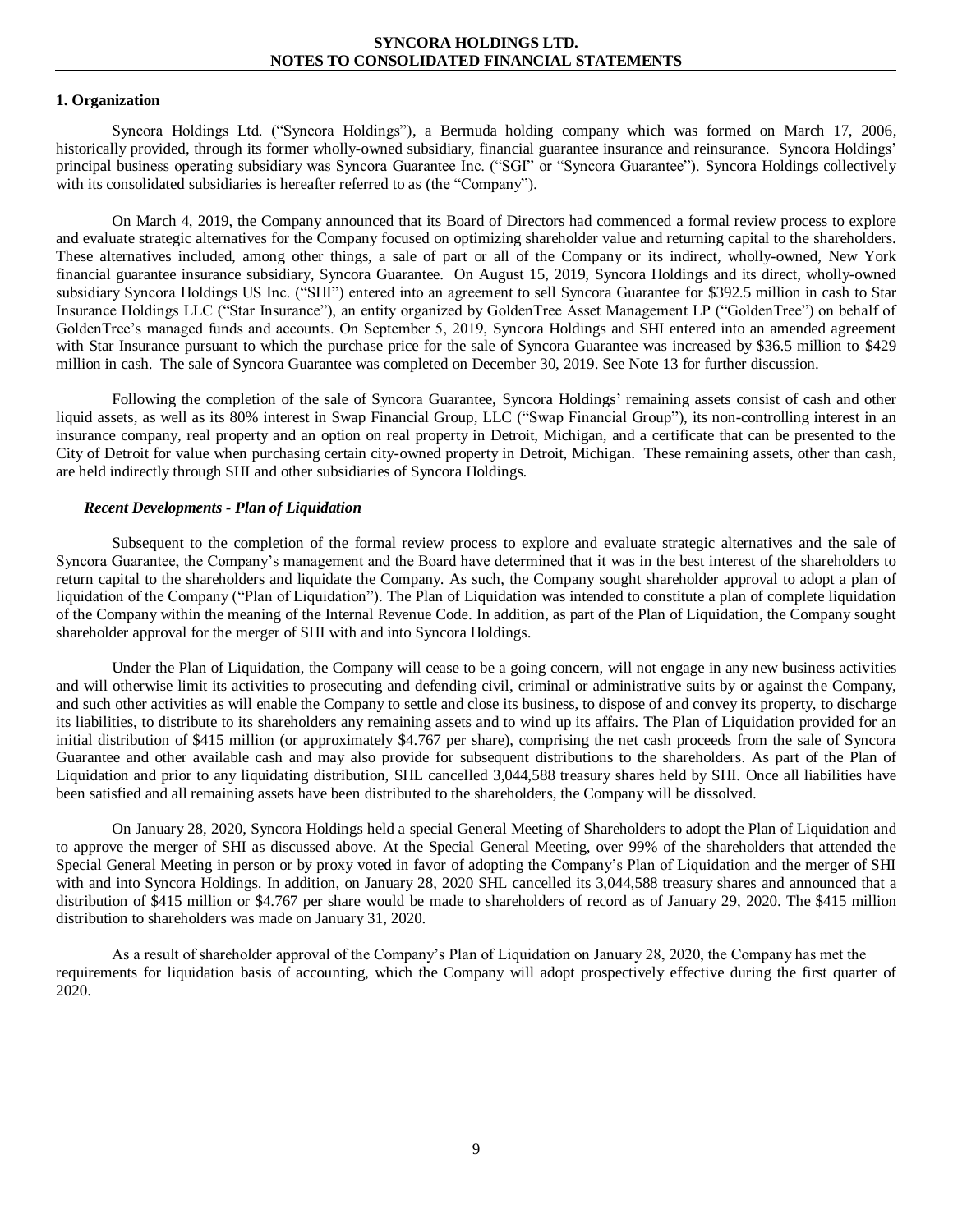# **2. Description of Risks and Uncertainties and Certain Tax Considerations to Ownership of the Company's Common Shares**

# *Risks and Uncertainties*

The Company is exposed to the following risks and uncertainties that may materially affect its results of operations and financial and liquidity position.

- The remaining assets include the Company's 80% interest in Swap Financial Group, LLC, its interest non-controlling interest in an insurance company, real property and an option on real property in Detroit, Michigan, and a certificate that can be presented to the City of Detroit for value when purchasing certain city-owned property in Detroit, Michigan. The remaining assets may not have a readily ascertainable value, and the Company may not be able to monetize these assets for what it believes to be the fair market value. The Company may not be able to find a buyer for any of these remaining assets. In addition, the Company is currently involved in disputes related to certain of these assets, which may not be resolved favorably or at all, and which may have a negative effect on the value of these assets. As a result, the Company may not be able to monetize certain of its remaining assets for what it believes is fair market value, or at all.
- The Company intends to retain cash to pay ongoing operating expenses, including management salaries, director fees, liquidator fees, legal fees, other overhead expenses, fees and expenses related to monetizing the remaining assets, and to satisfy any outstanding and contingent liabilities, including ongoing litigation. As a result, this cash will not be available to be paid to the shareholders in a subsequent distribution, except to the extent such cash is not ultimately spent as described above. In addition, The Company may have unknown liabilities that are presented while it is in liquidation, which may require it to satisfy those liabilities with cash on hand or cash generated from the sale of its remaining assets. Any such operating expenditure or unknown liability may reduce the amount of any subsequent distribution, or prevent any subsequent distribution from being paid.
- Given the recent outbreak of the coronavirus, the cascading effects of the coronavirus pandemic could increase expenses, affect the values of the remaining assets and the timing in liquidation process and affect timing of litigation due to court closures.
- The Company is involved in legal proceedings. Management cannot predict the outcomes of these legal proceedings with certainty. A favorable outcome or an unfavorable outcome could have a material effect on the Company's financial and liquidity position. Prosecuting these legal proceedings involves significant expense and diversion of management's attention and resources from other matters.
- The Company intends to treat any distributions made by the Company to the shareholders in accordance with the Plan of Liquidation as distributions in complete liquidation of the Company for U.S. federal income tax purposes. There can be no assurance that the Company will be able to complete the liquidation and dissolution of the Company in the manner and within the timeframe required by the IRS. Given the nature of the remaining assets and certain ongoing litigation relating thereto, the Company may not be able to monetize the remaining assets and complete the liquidation under Bermuda Law within three years from the adoption of the Plan of Liquidation. If the liquidation process takes longer than three years, there may be adverse U.S. federal income tax consequences to a U.S. holder of the Company's common shares.
- The Company has not requested a ruling from the IRS with respect to the anticipated U.S. federal income tax consequences of the Plan of Liquidation. The Company intends to accomplish the liquidation and dissolution of the Company in a manner that will qualify as a "complete liquidation" of the Company within the meaning of the Internal Revenue Code, but there can be no assurance that the Company's efforts to do so will be successful. Shareholders are urged to consult their own tax advisors as to the specific tax consequences to them of the Plan of Liquidation in light of each shareholder's particular circumstances.
- Liquidating distributions pursuant to the Plan of Liquidation may occur at various times and in more than one tax year. Shareholders who recognize a loss generally will not be able to recognize that loss for U.S. federal income tax purposes until they receive a final distribution from the Company.
- If the Company is a "passive foreign investment company" ("PFIC") for any taxable year (or portion thereof) that is included in the holding period of a U.S. person treated as a U.S. shareholder of its shares, such U.S. person may be subject to adverse U.S. federal income tax consequences and may be subject to additional reporting requirements. The determination as to whether the Company is a PFIC for any taxable year is based on the application of complex U.S. federal income tax rules. U.S. investors are urged to consult their own tax advisors regarding the possible application of the PFIC rules. While the Company does not intend to become a PFIC, if it were to do so, it could result in adverse U.S. federal income tax consequences for shareholders.
- Should the Company experience an "ownership change" for purposes of Section 382 of the Internal Revenue Code, the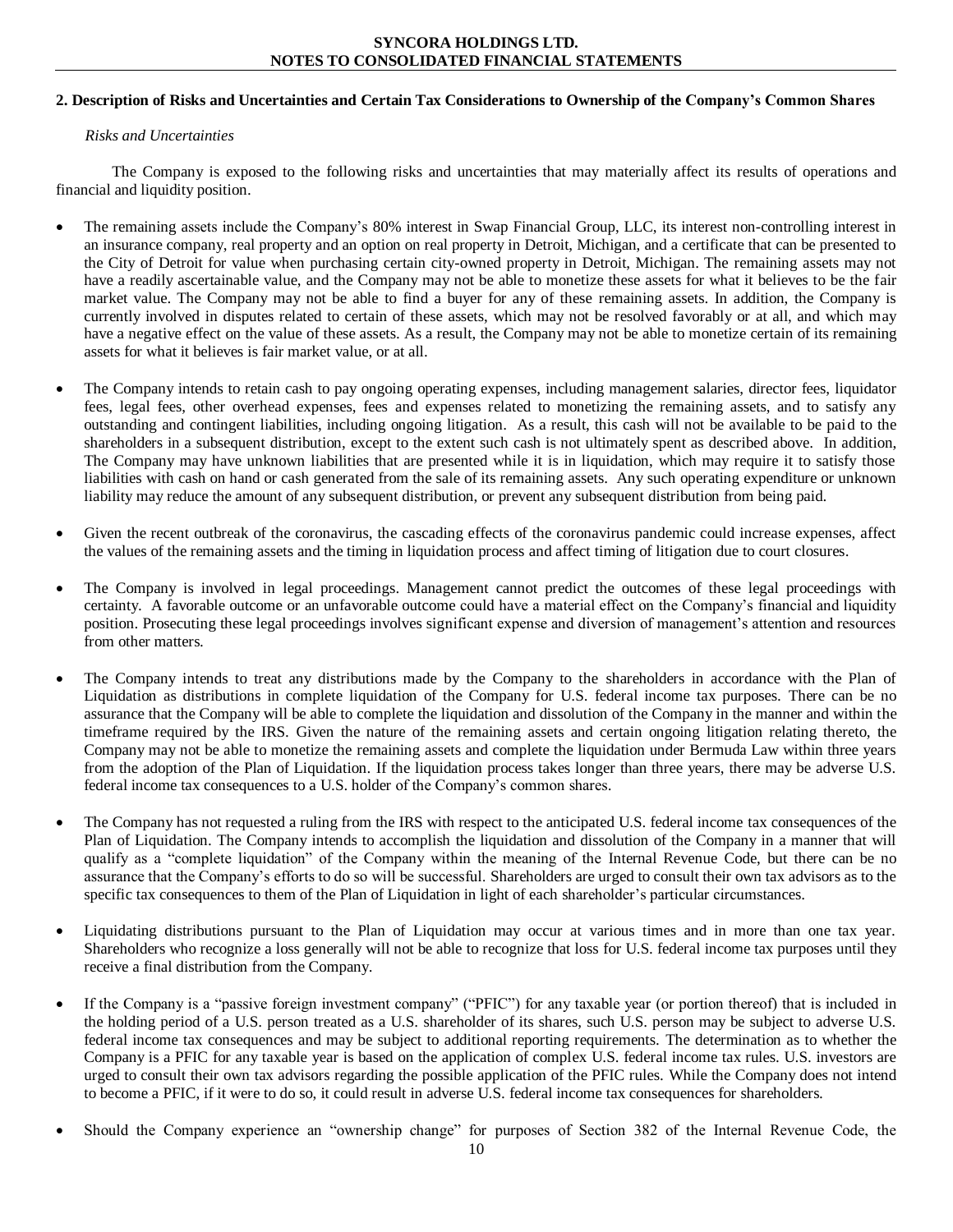Company's ability to utilize its net operating loss carryforwards and recognize certain built-in losses would be subject to an annual limitation in the future. Any such limitation could result in an increased U.S. federal income tax liability, which may not be fully offset by the Company's net operating losses and therefore materially adversely affect the Company's equity and liquidity position. While the Syncora Holdings Ltd. bye-laws contain restrictions intended to reduce the likelihood of such an "ownership change," it remains possible that an "ownership change" could nonetheless occur. These limitations may prevent Syncora Holdings Ltd. from taking certain strategic actions and may reduce liquidity of trading in the Company's common shares. These limitations could have a material adverse effect on the Company, financial condition, the amount of any liquidation or the trading price of the Company's common shares. In addition, although the Company has not taken any uncertain tax positions, the IRS may nonetheless disagree with the Company's interpretation of this and other tax related matters.

- The Company relies upon information technology and systems, including those of third parties, to support a variety of its business processes and activities. In addition, the Company has collected and stored confidential information. The Company's data systems and those of third parties on which it relies may be vulnerable to security breaches from external and internal factors. Problems in, or security breaches of, these systems could result in, among other things, reputational harm, the disclosure or misuse of confidential or proprietary information, inaccurate loss projections, legal costs and regulatory penalties. As the Company's business operations rely on the continuous availability of its computer systems, as well as those of certain third parties, a failure to maintain business continuity in the wake of disruptive events could prevent the timely completion of critical processes across its operations. These failures could result in additional costs, fines and litigation.
- The Company expects that its common shares will continue to trade for some period of time on the OTC Markets Pink market following the adoption of the Plan of Liquidation and the initial distribution, but may be volatile, experience substantial declines in price and have limited trading volume and any investment in the Company's common shares is speculative.

#### **3. Significant Accounting Policies**

#### *Basis of Presentation*

The consolidated financial statements have been prepared in conformity with accounting principles generally accepted in the United States ("U.S. GAAP"), which requires management to make estimates and assumptions that affect the reported amounts of assets and liabilities and disclosure of contingent assets and liabilities as of the date of the financial statements and the reported amounts of revenues and expenses during the reporting period. Actual results may, and likely will, differ from those estimates and such differences may be material.

#### *Consolidation*

The consolidated financial statements include the accounts of the Company, its wholly-owned subsidiaries and all other entities in which the Company has a controlling financial interest. All intercompany accounts and transactions have been eliminated.

#### *Reclassifications*

Certain reclassifications were made to prior year consolidated financial statement amounts to conform to the current year presentation. There were no effects on net loss or shareholders' equity as a result of these reclassifications.

#### *Assets and Liabilities Held-for-Sale and Discontinued Operations*

On August 14, 2019, management, with Board of Directors approval, committed to a sale of SGI. The Company reports a business as held-for-sale when it has received approval to sell the business and is committed to a formal plan, the business is available for immediate sale, the business is being actively marketed, the sale is anticipated to occur during the next 12 months and other specified criteria are met. Assets and liabilities related to the business classified as held-for-sale are separately reported in the consolidated balance sheets in the period in which the business is classified as held-for-sale. A business classified as held-forsale is recorded at the lower of carrying amount or estimated fair value less cost to sell. If the carrying amount of the business exceeds its estimated fair value, a loss is recognized. The Company reports a discontinued operation if the disposal represents a strategic shift that has (or will have) a major effect on an entity's operations and financial results and meets the criteria to be classified as held-forsale, is disposed of by sale or is disposed of other than by sale.

Since the accounting criteria for held-for-sale and discontinued operations were met during the third quarter of 2019, the Company has reflected these classifications in the accompanying consolidated financial statements and prior periods have been reclassified to conform to this presentation. The consolidated balance sheets as of December 31, 2019 and 2018 present the total assets and total liabilities of SGI in the line items "assets of entity held-for-sale" and "liabilities of entity held-for-sale", respectively. The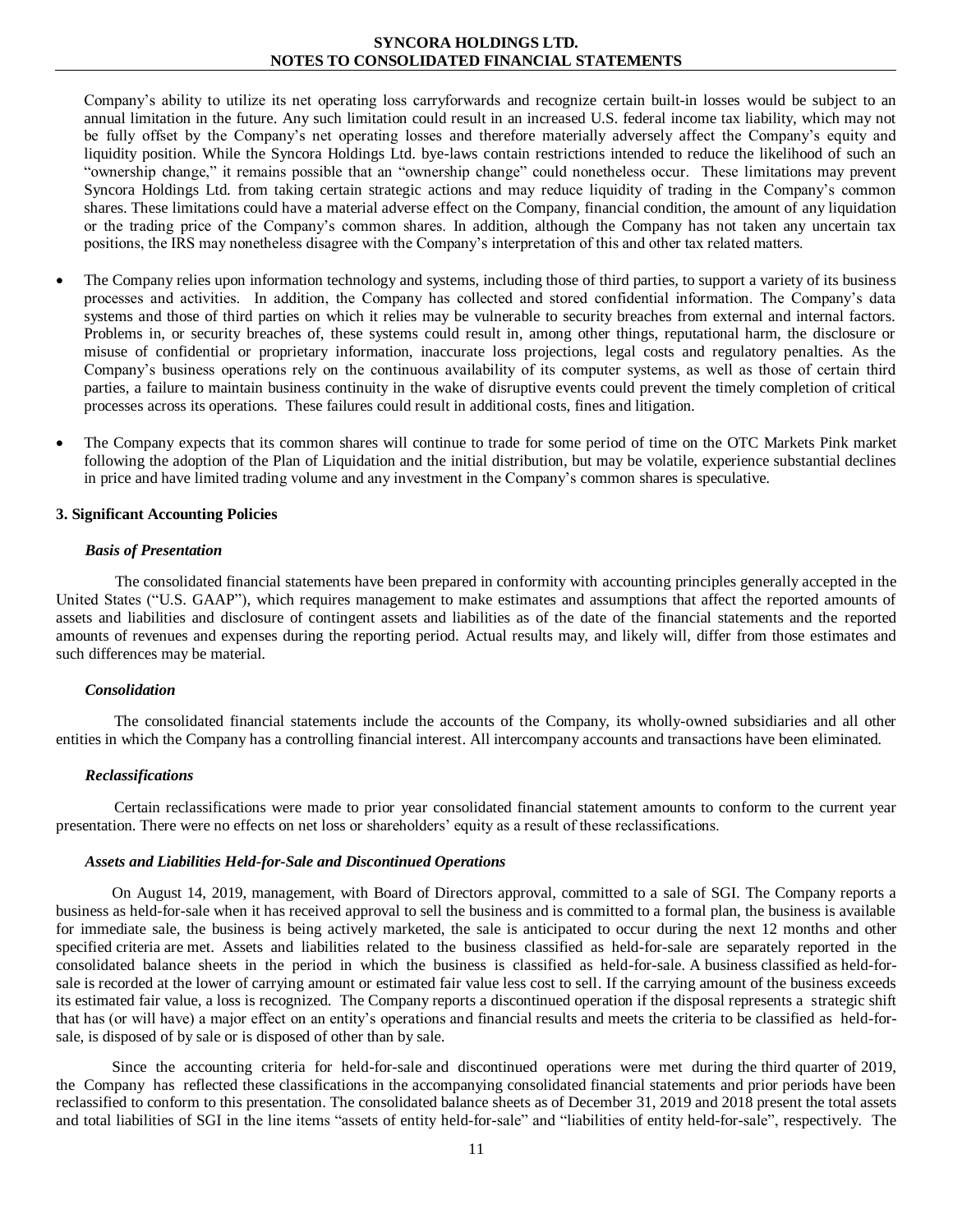consolidated statements of operations and comprehensive income for the years ended December 31, 2019 and 2018 present the total revenues and total expenses of SGI in the line item "Loss from discontinued operations". The consolidated statements of cash flows for the years ended December 31, 2019 and 2018 present the cash flows of SGI in the line items "net cash provided by (used in) operating and investing activities from discontinued operations", respectively.

On August 8, 2017, management, with Board of Directors approval, committed to a formal plan to sell American Roads LLC. Since the accounting criteria for discontinued operations were met on August 8, 2017, the Company has reflected this classification in the accompanying consolidated financial statements through July 16, 2018 (sale date of American Roads LLC). The consolidated statement of operations and comprehensive income for the year ended December 31, 2018 presents the total revenues and total expenses of American Roads LLC in the line item "Income from discontinued toll road operations". The consolidated statement of cash flows for the year ended December 31, 2018 presents the cash flows of American Roads LLC in the line items "net cash provided by (used in) operating and investing activities from discontinued operations", respectively.

#### *Fee Revenue*

Fee revenue consists of consulting and advisory fees earned by SHI's wholly-owned subsidiary, Swap Financial Group, LLC. To determine the amount and timing of fee revenue recognition, the Company must (1) identify the contract with the client, (2) identify the performance obligations in the contract, (3) determine the transaction price, (4) allocate the transaction price to the performance obligations in the contract, and (5) recognize fee revenue when the Company satisfies a performance obligation. Services are either rendered as part of a retainer agreement or a single transaction where the Company is contacted by a potential customer to provide a specific service. Fees are recognized at the time services are performed and/or performance obligations are satisfied.

#### *Other Income*

Other income includes proceeds from the sale of infrastructure properties and other miscellaneous sources of income.

#### *Other Expenses*

Other expenses primarily include compensation and employee benefits, professional and legal fees, computer related costs, rent and occupancy costs, depreciation and amortization expense, and other general and administrative expenses, including those incurred in connection with the sale of SGI.

#### *Earnings Per Share*

Basic earnings per share amounts are calculated by dividing earnings attributable to common shareholders by the weighted average number of common shares outstanding during the year, excluding the effect of dilutive securities. Diluted earnings per share amounts are calculated by dividing earnings attributable to common shareholders by the sum of the weighted average number of common shares outstanding during the year plus additional shares potentially issued from all dilutive securities. There were no dilutive securities outstanding for the years ended December 31, 2019 and 2018, respectively.

#### *Recent Accounting Pronouncements*

#### Recently Adopted Accounting Pronouncements

In March 2017, the FASB issued "Receivables-Nonrefundable Fees and Other Costs - Premium Amortization on Purchased Callable Debt Securities". This standard shortens the amortization period for the premium on callable debt securities to the earliest call date. Previously under GAAP, a reporting entity generally amortized the premium as yield adjustment over the contractual or maturity life of the debt security and if such debt security was called, the entity would record a loss equal to the unamortized premium. This standard does not change the accounting for callable debt securities held at a discount, which will continue to be amortized to maturity. The Company adopted this standard as of January 1, 2019 and the adoption of this standard did not have a material effect on the Company's consolidated financial statements.

In January 2017, the FASB issued "Intangibles – Goodwill and Other: Simplifying the Accounting for Goodwill Impairment". This standard removed the second step of the goodwill impairment test, which required a hypothetical purchase price allocation. A goodwill impairment will now be the amount by which a reporting unit's carrying value exceeds its fair value, not to exceed the carrying amount of goodwill. This standard is effective for fiscal years beginning after December 15, 2020 and earlier application is permitted. The Company early adopted this standard effective January 1, 2018.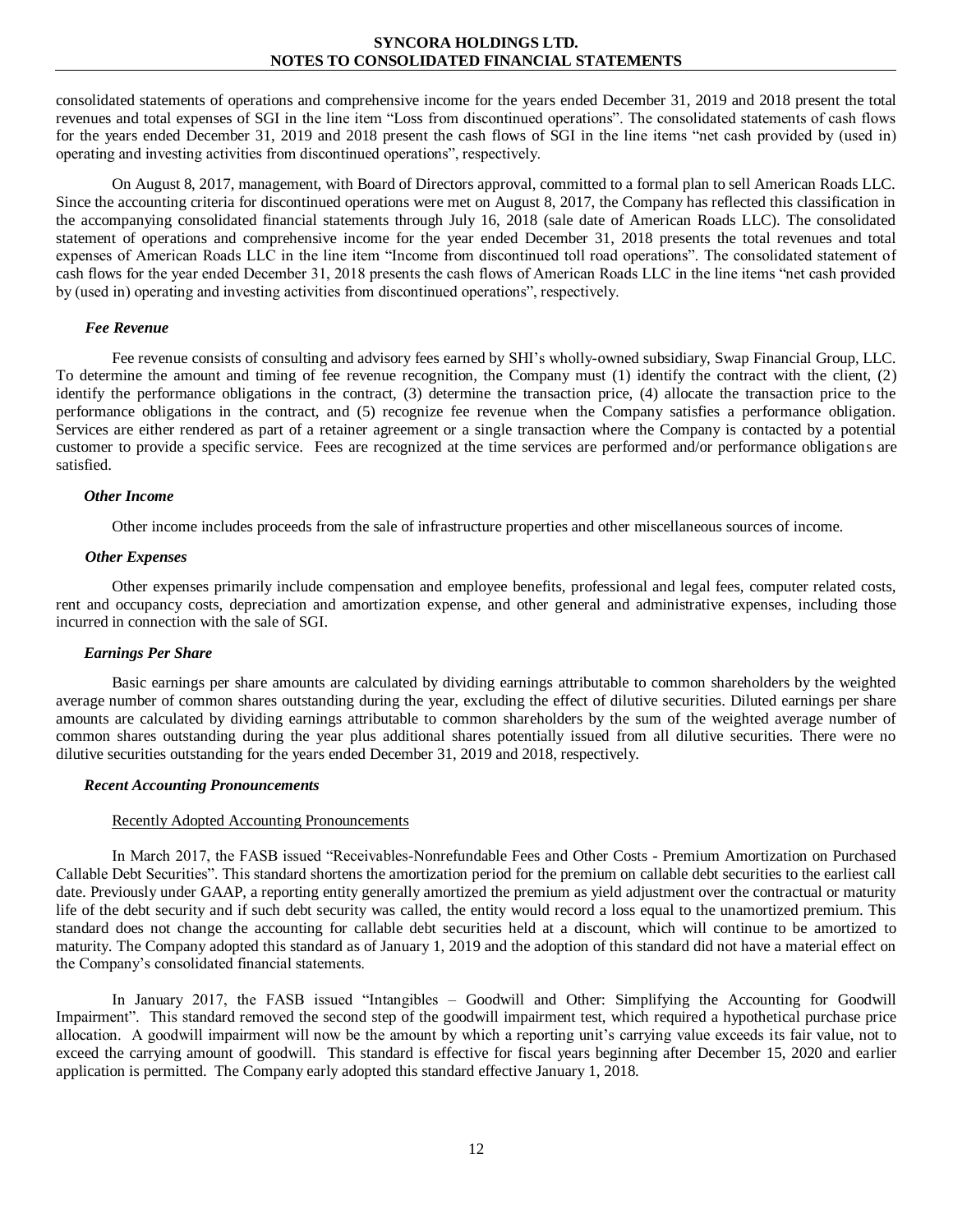#### **4. Cash and Investments**

#### *Cash and Cash Equivalents*

The Company's cash and cash equivalents include cash on hand, interest bearing bank deposits, commercial paper and money market funds. The Company defines cash equivalents as short-term, highly liquid securities and interest earning deposits with maturities at time of purchase of 90 days or less.

## *Restricted Cash and Cash Equivalents*

Restricted cash and cash equivalents are restricted as to withdrawal and use by the Company. Restricted cash and cash equivalents primarily include deposits held in escrow accounts and cash deposits.

#### *Equity investment*

Equity investment consists of a non-controlling interest in an insurance company, which is carried at fair value.

#### *Other Investments*

The Company owns real property and an option on real property in Detroit, Michigan, and a certificate that can be presented to the City of Detroit for value when purchasing certain city-owned property in Detroit, Michigan. The real property option includes certain requirements; including that the real property option be exercised before December 10, 2021 and that construction begin on such property within 15 months of exercising the option. In addition, the real property interest owned by the Company requires that construction begin on such property within 15 months of December 10, 2019, the date when the Company took ownership. This condition may make this real property option and this real property less marketable and less valuable, and subjects them to the risk of repossession by the City of Detroit. These assets were recorded at their initial cost basis of zero and had a zero carrying value as of December 31, 2019 and 2018, respectively.

# *Debt securities*

As of December 31, 2019, the Company had no debt securities. As of December 31, 2018, the Company determined the appropriate classification of its debt securities at the time of purchase. These debt securities were recorded on the trade date, considered available-for-sale, and reported at fair value. Fair value was based on quoted market prices received from nationally recognized pricing services or, in the absence of quoted market prices, dealer quotes or determined using the Company's own internal model estimates. Net unrealized gains or losses on debt securities, net of deferred income taxes, were included in accumulated other comprehensive income. Effective January 1, 2018, net unrealized gains or losses on equity investments were included in the consolidated statement of operations and comprehensive loss. Any unrealized loss in value on debt securities considered by management to be other-than-temporary was charged to income in the period that such determination was made.

Bond premiums were amortized on a level-yield basis to the earliest call date of securities acquired. Bond discounts were amortized on a level-yield basis over the remaining terms of securities acquired. For pre-refunded bonds, the remaining term was determined based on the contractual refunding date. For mortgage-backed securities, and any other holdings for which prepayment risk may be significant, assumptions regarding prepayments were evaluated periodically and revised as necessary. Any adjustments required due to the resulting change in effective yields were recognized in income in the period such change was made.

The amortized cost and fair value of investments as of December 31, 2019 and 2018 are as follows:

| (U.S. dollars in thousands)             | Cost or<br><b>Amortized Cost</b> |                          | <b>Gross Unrealized</b><br>Gains |  |                          |       | <b>Gross Unrealized</b><br>Losses |      |                          |        | <b>Fair Value</b> |  |                          |  |        |
|-----------------------------------------|----------------------------------|--------------------------|----------------------------------|--|--------------------------|-------|-----------------------------------|------|--------------------------|--------|-------------------|--|--------------------------|--|--------|
|                                         |                                  | 2019                     | 2018                             |  | 2019                     |       | 2018                              | 2019 |                          |        | 2018              |  | 2019                     |  | 2018   |
| Debt securities                         |                                  |                          |                                  |  |                          |       |                                   |      |                          |        |                   |  |                          |  |        |
| Mortgage-backed securities:             |                                  |                          |                                  |  |                          |       |                                   |      |                          |        |                   |  |                          |  |        |
|                                         |                                  | $\overline{\phantom{0}}$ | 171 S                            |  |                          | $-$ S |                                   | 6 \$ |                          | $-$ \$ | $-$ \$            |  | $\sim$                   |  | 177    |
| U.S. Government and government agencies |                                  |                          | 11.586                           |  |                          |       |                                   |      | $\overline{\phantom{a}}$ |        | (5)               |  | $\overline{\phantom{a}}$ |  | 11.582 |
|                                         |                                  |                          | 1,854                            |  |                          |       | 90                                |      | $\overline{\phantom{a}}$ |        |                   |  | $\overline{\phantom{0}}$ |  | 1,944  |
|                                         |                                  |                          | 13.611                           |  | $\overline{\phantom{a}}$ |       | 97                                |      | $\sim$                   |        | (5)               |  | $\sim$                   |  | 13.703 |
|                                         |                                  | 3,000                    | $\overline{\phantom{a}}$         |  | ۰.                       |       | $\sim$                            |      | $\sim$                   |        |                   |  | 3.000                    |  |        |

Proceeds from sales of debt securities including short-term investments, net of receivables, for the years ended December 31, 2019 and 2018 were \$5.0 million and \$58.3 million, respectively.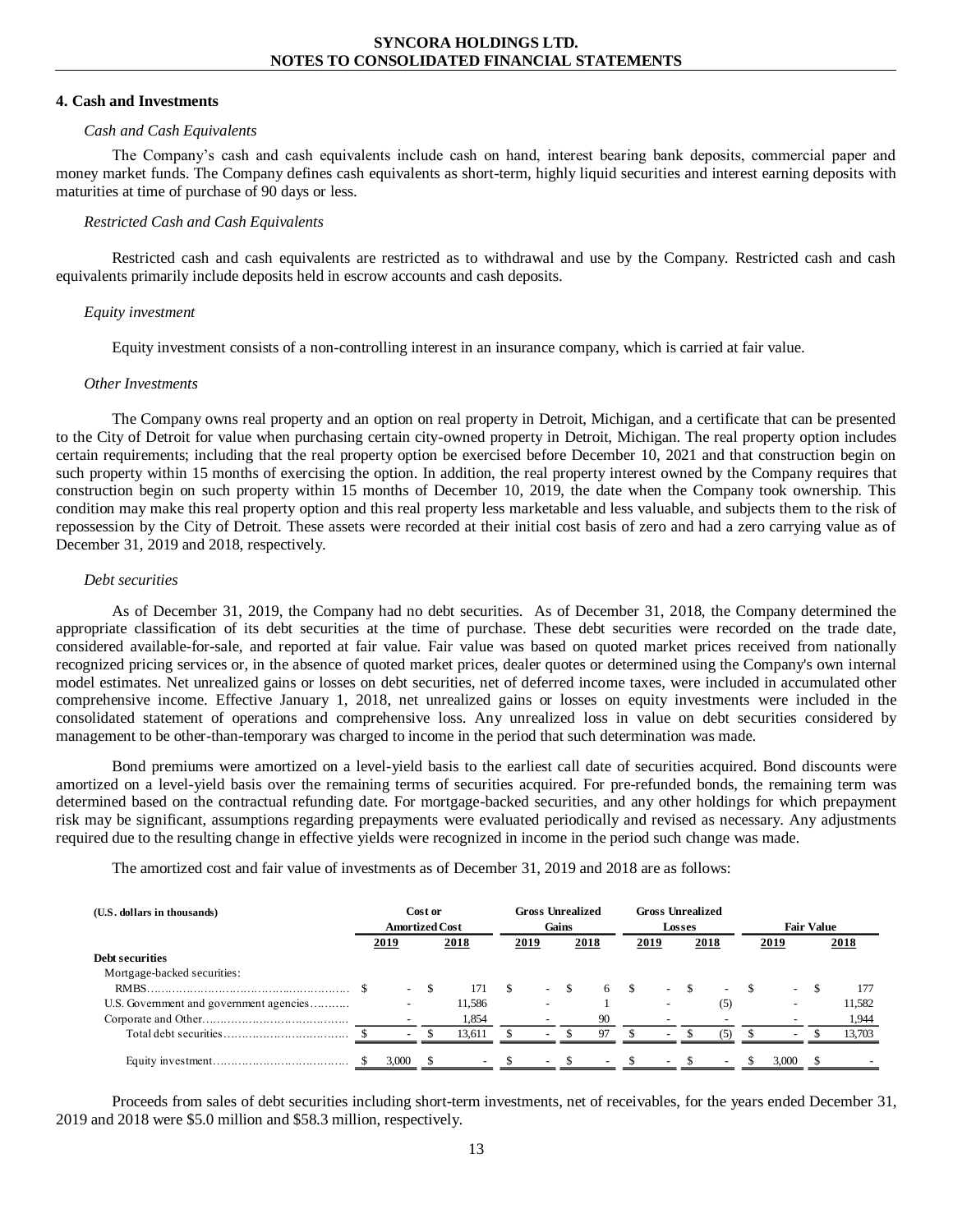The gross realized gains and (losses), excluding other-than-temporary impairment losses, for the years ended December 31, 2019 and 2018 were \$2.1 million and \$1.5 million and \$(0.4) million and \$(0.7) million, respectively. Realized investment gains and losses on the sale of investments are determined on the basis of the first-in first-out method and are included in net income.

The amortized cost and fair value of bonds at December 31, 2018 by contractual maturity are shown below. Actual maturity may differ from contractual maturity because issuers may have the right to call or prepay obligations with or without call or prepayment penalties. Mortgage-backed securities are generally more likely to be prepaid than other fixed-maturity securities. As the stated maturities of such securities may not be indicative of actual maturities, the totals for mortgage-backed securities are shown separately.

|                                       |                          | 2019              | 2018 |                   |  |                   |  |  |
|---------------------------------------|--------------------------|-------------------|------|-------------------|--|-------------------|--|--|
| (U.S. dollars in thousands)           | Amortized<br>Cost        | <b>Fair Value</b> |      | Amortized<br>Cost |  | <b>Fair Value</b> |  |  |
|                                       | $\overline{\phantom{a}}$ | $\sim$            |      | 13.255            |  | 13.251            |  |  |
|                                       |                          |                   |      | 186               |  | 276               |  |  |
|                                       |                          |                   |      | 13.441            |  | 13.527            |  |  |
| Mortgage- and asset-backed securities |                          |                   |      |                   |  | 176               |  |  |
| Total                                 | $\overline{\phantom{0}}$ |                   |      | 13.611            |  | 13.703            |  |  |

Net investment income for the years ended December 31, 2019 and 2018 is derived from the following sources:

| (U.S. dollars in thousands) | 2019 |      | 2018         |
|-----------------------------|------|------|--------------|
|                             |      |      |              |
|                             |      |      |              |
|                             |      | (19) | (31)         |
|                             |      |      | 510 \$ 1.445 |

The Company had a formal review process for all debt securities in the Company's investment portfolio, including a review for impairment losses. Factors considered when assessing impairment include: a decline in the market value of a security by 20% or more below amortized cost for a continuous period of at least six months; a decline in the market value of a security for a continuous period of 12 months; recent credit downgrades of the applicable security or the issuer by rating agencies; the financial condition of the applicable issuer; whether loss of investment principal is anticipated; whether scheduled interest payments are past due; and whether the Company intends to sell the security prior to its recovery in fair value.

The Company's review process, in certain instances, also includes analyses of the ability to recover the amortized cost by comparing the net present value of projected future cash flows with the amortized cost of the security. If the Company believes a decline in the value of a particular investment is temporary, the Company records the decline as an unrealized loss on the Company's consolidated balance sheets in "accumulated other comprehensive income" in shareholders' equity. The Company recognizes an other-than-temporary impairment loss in the consolidated statements of operations for a debt security in an unrealized loss position when either the Company has the intent to sell the debt security or it is more-likely-than not that the Company will be required to sell the debt security before its anticipated recovery.

Any credit-related impairment on debt securities the Company does not plan to sell and more-likely-than-not will not be required to sell is recognized in the consolidated statement of operations, with the non-credit-related impairment recognized in other comprehensive income. For other impaired debt securities, where the Company has the intent to sell the security or where the Company will more-likely-than not be required to sell or where the entire impairment is deemed by the Company to be credit-related, the entire impairment is recognized in the consolidated statements of operations.

If it is determined that an impairment is other than temporary, then an impairment loss is recognized in the consolidated statements of operations equal to the difference between the investment's amortized cost and its fair value at the balance sheet date for which the assessment is made. The measurement of the impairment shall not include partial recoveries after the balance sheet date. The fair value of the investment becomes the new cost basis of the investment and shall not be adjusted for subsequent recoveries in fair value.

The Company's assessment of a decline in value includes management's current assessment of the factors noted above. If that assessment changes in the future, the Company may ultimately record a loss after having originally concluded that the decline in value was temporary.

For the years ended December 31, 2019 and 2018, the Company recorded other-than-temporary impairment charges of zero and \$0.4 million, respectively, on its debt securities. The other-than-temporary impairment charges recorded by the Company during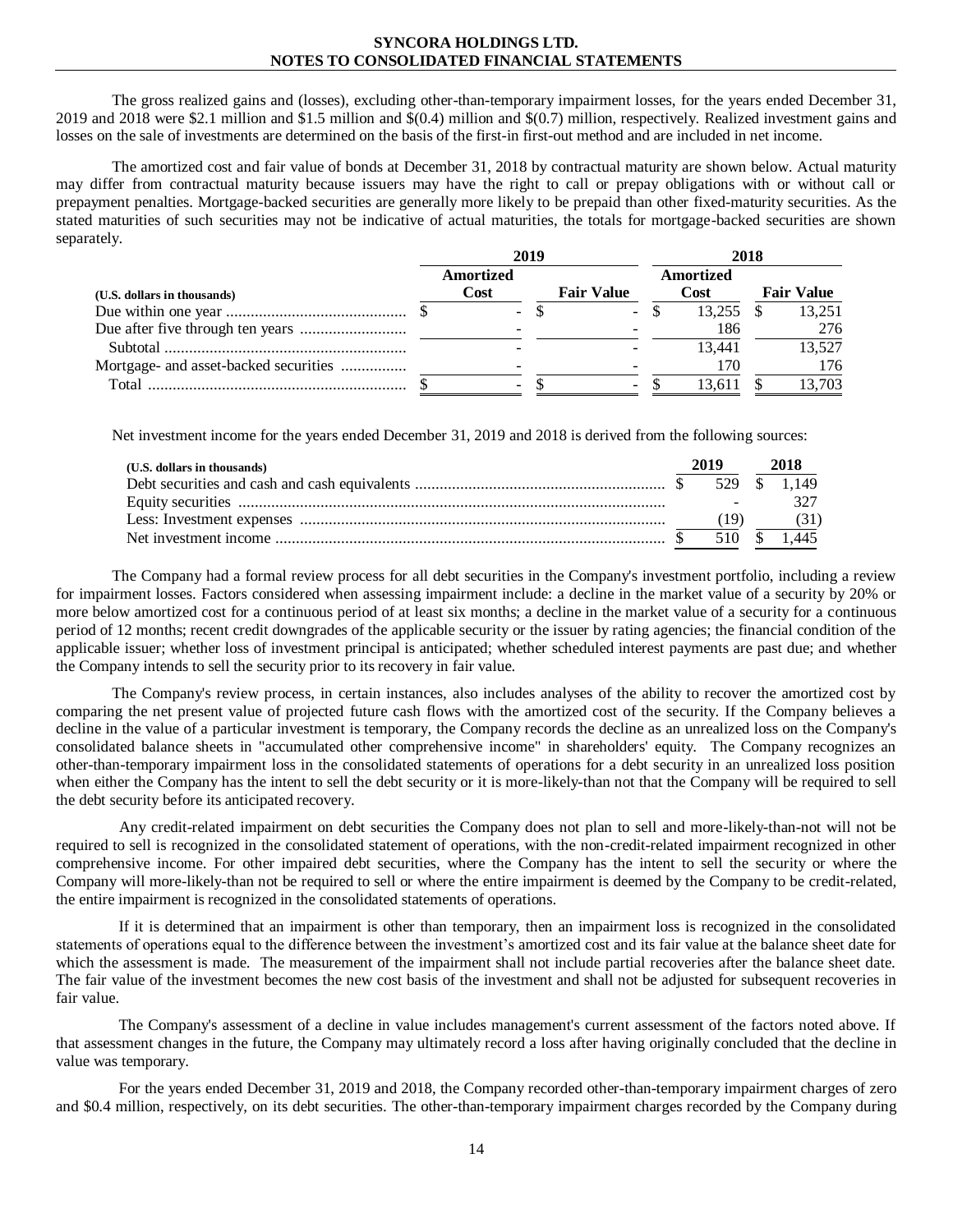the year ended December 31, 2018 were primarily due to the present value of projected cash flows expected to be collected being less than the carrying value of the securities.

The following tables present the aggregate gross unrealized losses and fair value by investment category at December 31, 2019 and 2018, respectively. There were no securities in a gross unrealized loss position for greater than 12 months at December 31, 2019 and 2018.

#### **(U.S. dollars in thousands)**

| Less than 12 Months                 | <b>Unrealized loss</b>   |  |      | Fair value               |  | Number of securities |      |      |
|-------------------------------------|--------------------------|--|------|--------------------------|--|----------------------|------|------|
|                                     | 2019                     |  | 2018 | 2019                     |  | 2018                 | 2019 | 2018 |
| US Government and government agency | $\overline{\phantom{0}}$ |  |      | $\overline{\phantom{0}}$ |  | 6.625                |      |      |
| Total debt securities               | -                        |  |      | $\overline{\phantom{0}}$ |  | 6.625                |      |      |

#### **5. Intangible Assets**

Intangible assets are the result of the 2013 purchase of an 80% interest in Swap Financial Group and include both definitelived intangible assets and indefinite-lived intangible assets.

Definite-lived intangible assets include covenants not to compete and customer relationships. Definite-lived intangible assets are amortized over their respective useful lives, which are from 5-6 years (non-compete agreements) to 15 years (customer relationships). As the pattern of economic benefit for these definite-lived intangible assets cannot be determined, a straight-line amortization method is used. Definite-lived intangible assets are evaluated for impairment when events or changes in circumstances indicate that the carrying amount of the assets may not be recoverable through the estimated undiscounted future cash flows derived from the use of the assets. When a definite-lived asset is impaired, the related assets are written down to fair value. There was no impairment of definite-lived intangibles for the years ended December 31, 2019 and 2018.

Indefinite-lived intangible assets include trademark and goodwill. Management performs its annual impairment test as of December 31, or more frequently if facts and circumstances indicate that an impairment has occurred. In accordance with applicable guidance, the Company uses fair value techniques to evaluate indefinite-lived intangible assets for possible impairment. Management's test compares the fair value of the indefinite-lived intangible assets with their carrying amount. If the fair value of the indefinite-lived intangible asset is less than the carrying amount, an impairment is recognized in an amount equal to the difference. The fair value of the indefinite-lived intangible is generally established using discounted cash flows. See below for discussion of impairment losses related to goodwill and trademark for the year ended December 31, 2019. For the year ended December 31, 2018, management's test determined that goodwill and trademark were not impaired.

Goodwill reflects the excess of the purchase price paid for Swap Financial Group over the fair value of tangible and identifiable intangible assets, net of liabilities. Swap Financial Group does not amortize this goodwill; however, management performs its annual impairment test as of December 31, or more frequently if facts and circumstances indicate that an impairment has occurred. A qualitative assessment evaluates events and circumstances to determine if it is more likely than not that the fair value of the reporting unit is less than its carrying amount. If the qualitative assessment concludes that the fair value of the reporting units exceeds the carrying amount, goodwill is not impaired and the quantitative assessment is not necessary. If the carrying value exceeds the fair value, the goodwill impairment will be the amount by which a reporting unit's carrying value exceeds its fair value, not to exceed the carrying amount of goodwill. To derive the fair value of the reporting units, the Company generally utilizes the income approach, given the lack of comparable publicly-traded information. Under the income approach, fair value was determined based on estimated future cash flows discounted at an appropriate risk-adjusted discount rate which represents the rate of return an outside investor would expect to earn. Although the cash flow forecasts are based on assumptions that are considered reasonable by management and consistent with the plans and estimates used to manage the underlying business, there is significant judgment in determining the expected future cash flows attributable to the Company. See below for discussion of impairment losses related to goodwill and trademark for the year ended December 31, 2019. For the year ended December 31, 2018, management's test determined that goodwill and trademark were not impaired.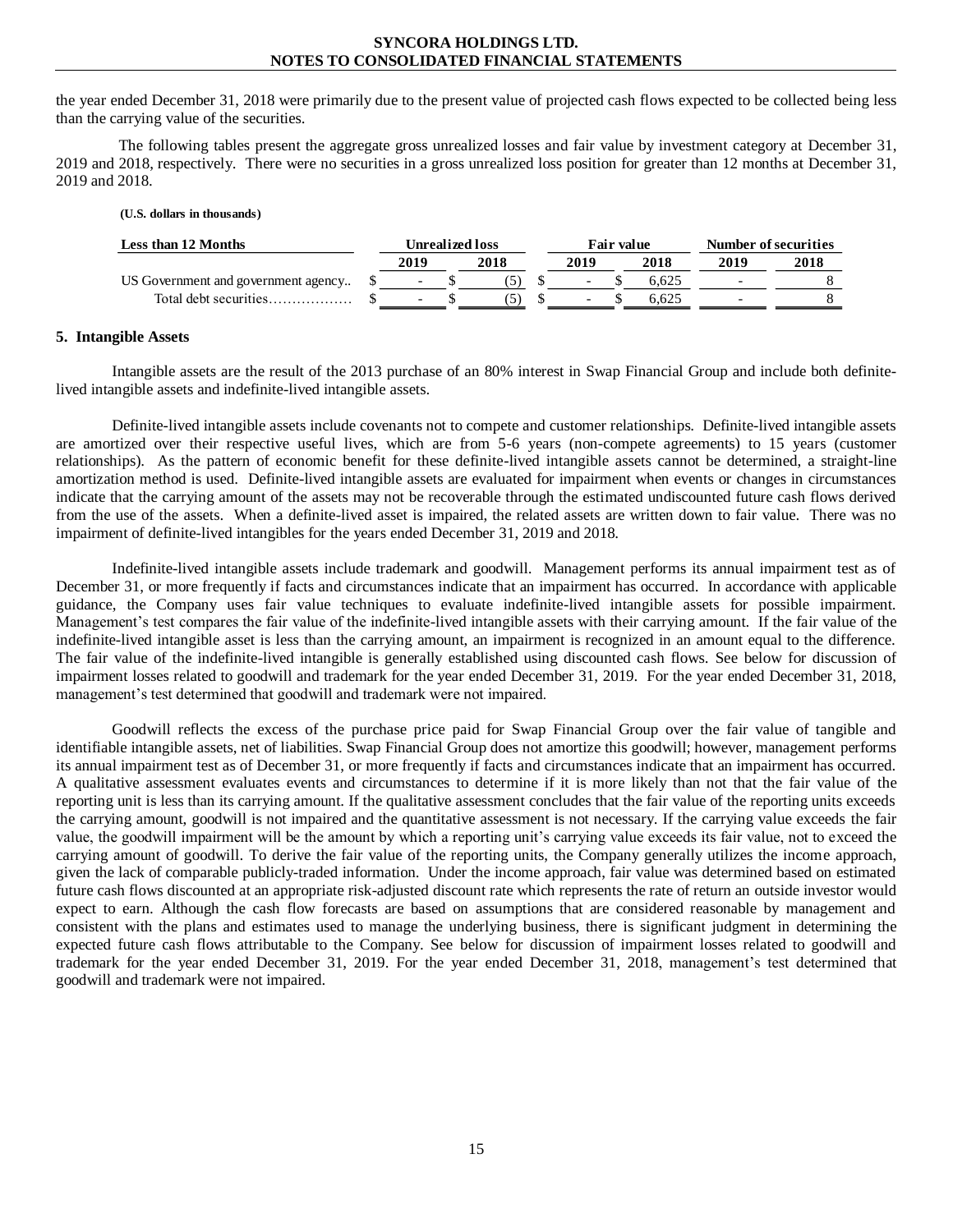Definite-lived intangible assets subject to amortization consist of the following at December 31, 2019 and 2018:

| (U.S. dollars in thousands)           |                          |                 |         |    |            |       |  |  |  |  |
|---------------------------------------|--------------------------|-----------------|---------|----|------------|-------|--|--|--|--|
| <b>Asset Class</b>                    | <b>Amortization Life</b> | Gross           |         |    | <b>Net</b> |       |  |  |  |  |
|                                       |                          | 2019            | 2018    |    | 2019       | 2018  |  |  |  |  |
| Customer relationships                | 15 years                 | \$<br>10,777 \$ | 10,777  | \$ | $7,200$ \$ | 7,919 |  |  |  |  |
| Covenants not to compete              | 5-6 years                | 1,805           | 1,805   |    | 182        | 508   |  |  |  |  |
| Total                                 |                          | 12,582          | 12,582  | \$ | 7,382 \$   | 8,427 |  |  |  |  |
| Less accumulated amortization         |                          | (5,200)         | (4,155) |    |            |       |  |  |  |  |
| Definite-lived intangible assets, net |                          | 7,382 \$        | 8,427   |    |            |       |  |  |  |  |

Amortization expense for the years ended December 31, 2019 and 2018 was \$1.0 million and \$1.0 million, respectively.

The following table represents estimated future amortization expense related to the definite-lived intangible assets based on the straight-line method over the estimated useful lives at December 31, 2019 and 2018:

|       |      |                               |            |                             |     |      | 2018                     |
|-------|------|-------------------------------|------------|-----------------------------|-----|------|--------------------------|
| \$    | \$   | 718                           | 2019       | \$                          |     | \$   | 326                      |
| 718   |      | 718                           | 2020       |                             | 178 |      | 178                      |
| 718   |      | 718                           | 2021       |                             | 4   |      | 4                        |
| 718   |      | 718                           | 2022       |                             |     |      |                          |
| 718   |      | 718                           | 2023       |                             |     |      |                          |
| 718   |      |                               | 2024       |                             |     |      |                          |
| 3,610 |      | 4.329                         | thereafter |                             |     |      |                          |
| 7.200 | \$   | 7,919                         | Total      |                             | 182 | \$.  | 508                      |
|       | 2019 | <b>Customer relationships</b> | 2018       | (U.S. dollars in thousands) |     | 2019 | Covenants not to compete |

Indefinite-lived intangible assets not subject to amortization consist of the following at December 31, 2019 and 2018:

| (U.S. dollars in thousands)             | Gross                     |       |    |        | <b>Net</b> |       |
|-----------------------------------------|---------------------------|-------|----|--------|------------|-------|
|                                         | 2019                      | 2018  |    | 2019   |            | 2018  |
| Trademark                               | \$<br>$1,302 \text{ }$ \$ | 1,302 | \$ | 449 \$ |            | 1,302 |
| Goodwill                                | 1,908                     | 1,908 |    |        |            | 1,908 |
| Total                                   | \$<br>3,210 \$            | 3.210 | S  | 449 \$ |            | 3,210 |
| Less impairment losses                  | (2,761)                   |       |    |        |            |       |
| Indefinite-lived intangible assets, net | 449 \$                    | 3,210 |    |        |            |       |

In March 2019, Syncora Holdings Ltd.'s Board of Directors commenced a formal review process to explore and evaluate strategic alternatives, which included a sale of part or all of Syncora Holdings Ltd. or its wholly owned, subsidiary, SGI. During the third quarter of 2019, Syncora Holdings Ltd. received bids for the purchase of both SGI and SHL from third parties. As a result of these bids, management believed that it was more likely than not that its goodwill and trademark are impaired. As a result, management did not perform a qualitative impairment assessment but rather performed a quantitative impairment assessment. Based on the results of the impairment analysis, the Company recorded impairment losses of \$1.9 million and \$0.9 million on goodwill and trademark, respectively.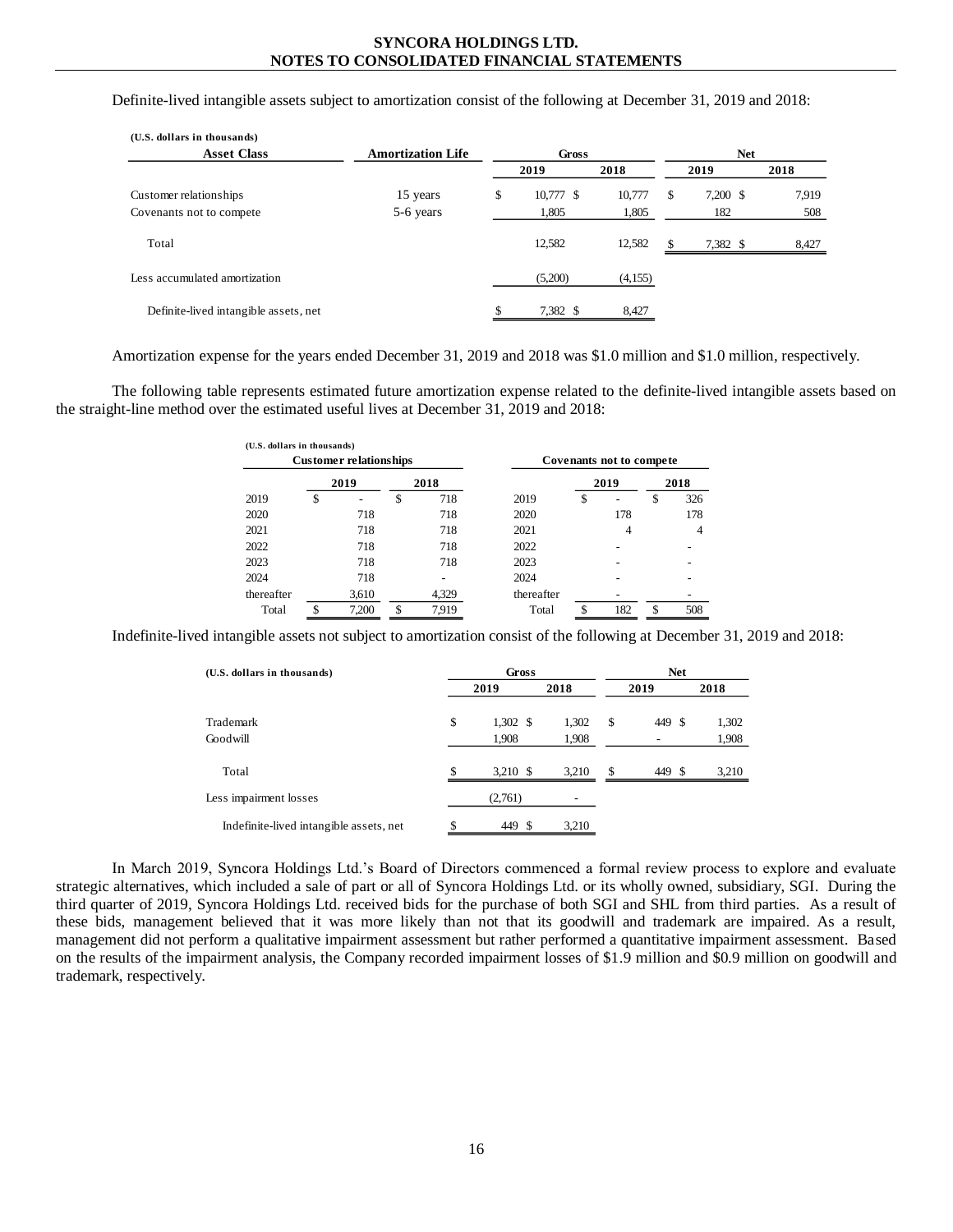# **6. Accumulated Other Comprehensive Income**

Changes in accumulated other comprehensive income for the years ended December 31, 2019 and 2018 by component are as follows:

|                                                                                                           |              |             |                     |              |      | Unrecognized pension |       |       |
|-----------------------------------------------------------------------------------------------------------|--------------|-------------|---------------------|--------------|------|----------------------|-------|-------|
|                                                                                                           |              |             | A vailable-for-sale |              |      | and post-retirement  |       |       |
|                                                                                                           | <b>Total</b> |             | securities          |              |      |                      | costs |       |
| (U.S. dollars in thousands)                                                                               | 2019         | 2018        | 2019                | 2018         | 2019 |                      | 2018  |       |
| Other comprehensive income (loss) before reclassifications<br>Amounts reclassified from accumulated other | (2,774)      | \$ (3,952)  | (2,774)<br>S.       | \$ (3.972)   | -S   |                      | \$    | 20    |
| comprehensive income:                                                                                     |              |             |                     |              |      |                      |       |       |
| Cumulative effect of change in accounting                                                                 | 2,109        | (14,763)    | 2,109               | (14,763)     |      |                      |       |       |
|                                                                                                           |              | (7, 469)    |                     | (7, 469)     |      |                      |       |       |
|                                                                                                           | (7)          | (2,631)     | (7)                 | (2,631)      |      |                      |       |       |
|                                                                                                           | (1,156)      |             | (1,156)             |              |      |                      |       |       |
|                                                                                                           |              | (372)       |                     |              |      |                      |       | (372) |
| Current period other comprehensive (loss) income, net                                                     | (1,828)      | (29, 187)   | (1,828)             | (28, 835)    |      |                      |       | (352) |
|                                                                                                           | 1,828        | 31,015      | 1,828               | 30,663       |      |                      |       | 352   |
|                                                                                                           |              | 1,828<br>\$ | \$                  | 1,828<br>\$. | \$   |                      |       |       |

# **7. Income Taxes**

Syncora Holdings is not subject to any taxes in Bermuda on either income or capital gains under current Bermuda law. In the event that there is a change such that these taxes are imposed, Syncora Holdings would be exempted from any such tax until March 2035 pursuant to Bermuda law.

As the Company is a Bermuda corporation and, except for gross basis withholding taxes on U.S. source investment income, neither it nor its non-U.S. subsidiaries have paid U.S. Federal corporate income taxes, on the basis that they are not engaged in a trade or business or otherwise subject to taxation in the United States. However, because definitive identification of activities which constitute being engaged in a trade or business in the United States is not provided by the Internal Revenue Code of 1986, as amended, regulations or court decisions, there can be no assurance that the Internal Revenue Service would not contend that the Company or its non-U.S. subsidiaries are engaged in a trade or business or otherwise subject to taxation in the United States.

In addition to the foregoing, there is a risk that the Internal Revenue Service could disagree with a number of tax positions taken by the Company with respect to certain transactions. If any of the positions taken by the Company were successfully challenged by the Internal Revenue Service, there could be a material adverse effect on the amount of U.S. net operating losses available to the Company to offset future taxable income.

SGI files a consolidated U.S. federal tax return with Syncora Holdings U.S. Inc. (the U.S. common parent of the Syncora Holdings' group) and its subsidiaries (which consists of SGI and Syncora Holdings U.S. Inc.'s other U.S. based subsidiaries). Syncora Holdings U.S. Inc. maintains a tax sharing agreement with its subsidiaries, whereby each subsidiary determines its payment due to/from Syncora Holdings U.S., Inc. on a separate company return basis. Further, if the subsidiary's separate return computation results in a taxable loss for the period, Syncora Holdings U.S., Inc. is obligated to reimburse the subsidiary to the extent that such loss reduces the Company's consolidated income tax liability. The tax sharing agreement calls for the reimbursement to take place within thirty days of Syncora Holdings filing its federal consolidated tax return.

The Company's income tax provision for the years ended December 31, 2019 and 2018 was approximately \$1.1 million and \$0.2 million, respectively. The income tax provision for discontinued operations for the years ended December 31, 2019 and 2018 was \$1.0 million and \$0.1 million, respectively. In accordance with U.S. GAAP, for the years ended December 31, 2019 and 2018, the Company recorded income tax based on the estimated effective tax rate for the full year 2019 and 2018.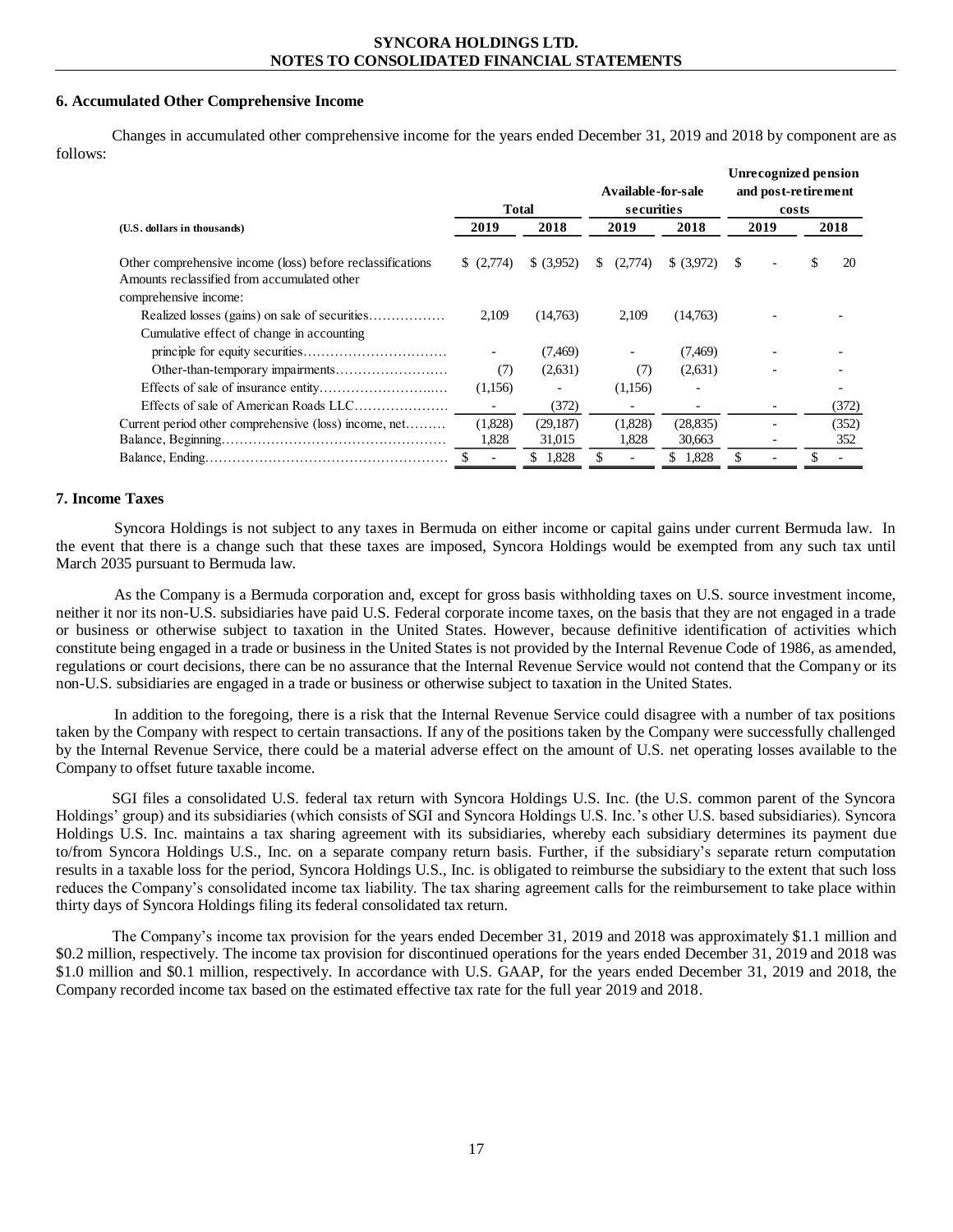The provision for income taxes incurred is different from that which would be obtained by applying the U.S. Federal income tax rate to income before income tax expense. The difference between the expected and actual tax benefit or expense for the years ended December 31, 2019 and 2018 is primarily attributable to the following items discussed below:

| (U.S. dollars in thousands)               |                 |                |
|-------------------------------------------|-----------------|----------------|
|                                           | 2019            | 2018           |
| Theoretical Federal income tax expense at |                 |                |
| U.S. statutory rate of 21%                | \$<br>(21, 736) | \$<br>(6, 414) |
| Change in valuation allowance             | (26,056)        | (4,326)        |
| Non tax deductible selling costs          | 2,117           |                |
| Disallowed loss on affiliate disposal     | 44,541          |                |
| Capital loss carry forward expired        |                 | 10,022         |
| Non-taxable income of disregarded LLC     |                 | (2,260)        |
| Other                                     | 2,273           | 3,181          |
| Consolidated income tax expense           | 1,139           | \$<br>203      |
|                                           |                 |                |
| Continuing operations tax provision       | 95              | 36             |
| Discontinued operations tax provision     | 1,044           | 167            |
| Consolidated income tax expense           | 1,139           | \$<br>203      |

As of December 31, 2019 and 2018, respectively, the Company had no unrecognized tax benefits and no adjustments to liabilities or operations were required.

The Company recognizes interest and penalties related to uncertain tax positions in income tax expense, which were zero for the years ended December 31, 2019 and 2018. Tax years 2017 through 2019 are subject to examination by U.S. federal authorities. There are currently no state or local tax audits underway for the Company as of December 31, 2019.

At December 31, 2019, the Company had net operating loss carryforwards expiring from 2027 through 2039 of approximately \$290 million. At December 31, 2019, the Company had no capital loss carryforwards.

The most significant item giving rise to deferred tax assets as of December 31, 2019 is the Company's net operating loss carryforward which is offset by a full valuation allowance.

The sale of 100% of SGI's common stock on December 30, 2019 resulted in a tax capital loss of \$274 million for SHI. However, U.S. Treasury Regulation Section 1.1502-36 allows the Company to reattribute the tax capital loss of \$274 million as net operating losses that can be carried forward. These net operating losses retain both their IRC Sec. 382 limitation, as well as their original expiry dates.

Management has concluded that results from operations forecasted to be generated in the future are more likely than not insufficient to permit realization of the Company's U.S. deferred tax assets, thus a valuation allowance has been established against the entire U.S. deferred tax assets of the Company at December 31, 2019 and 2018. The valuation allowance was calculated in accordance with the provisions of the accounting pronouncements for income taxes, which place primary importance on operating results in recent periods when assessing the need for a valuation allowance. Given the Company's plan of liquidation, the Company intends to maintain a full valuation allowance for its net U.S. deferred tax assets until sufficient positive evidence exists to support reversal of all or a portion of the valuation allowance.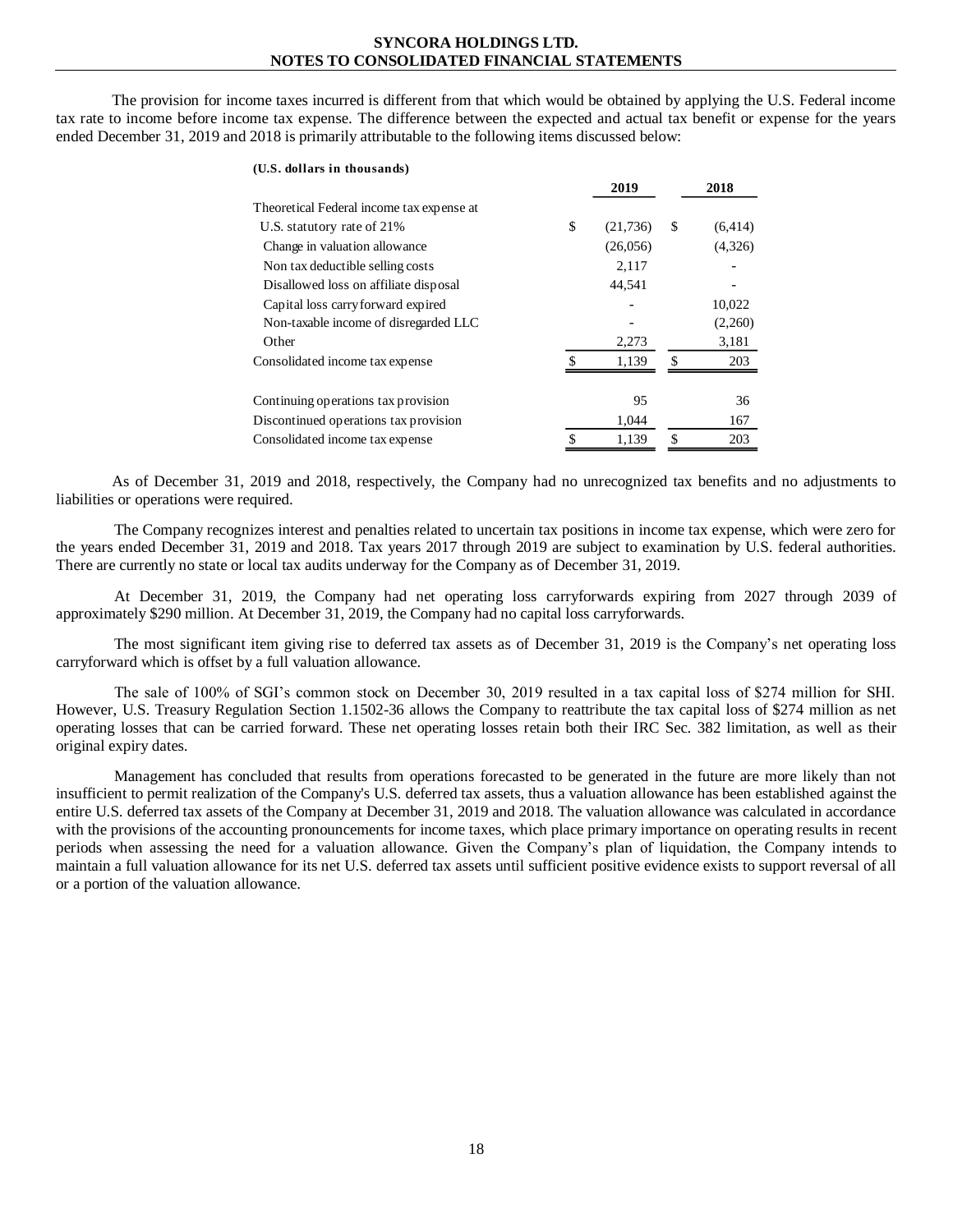The Company's net deferred tax assets and liabilities as of December 31, 2019 and 2018 consist of the following:

| (U.S. dollars in thousands)           |              |             |
|---------------------------------------|--------------|-------------|
|                                       | 2019         | 2018        |
| <b>Deferred Tax Assets:</b>           |              |             |
| Net operating loss                    | \$<br>60.994 | \$<br>2,935 |
| Other                                 | 793          | 109         |
| Total gross deferred tax assets       | 61,787       | 3,044       |
| <b>Valuation allowance</b>            | (61,787)     | (3,044)     |
| Total net deferred tax assets         |              |             |
| <b>Deferred Tax Liabilities:</b>      |              |             |
| Other                                 |              |             |
| <b>Total deferred tax liabilities</b> |              |             |
|                                       |              |             |
| Net deferred tax assets/(liabilities) |              |             |

At December 31, 2019, the Company's cumulative net operating losses, which may be carried forward to offset future taxable income, are approximately \$290 million. The Company's ability to utilize its net operating losses at December 31, 2019 expires from 2027 through 2039. Approximately \$161.3 million of the Company's net operating losses are subject to limitation under Section 382 of the Internal Revenue Code ("Section 382") as a result of an ownership change, as defined under that code section that occurred on August 5, 2008. An ownership change, as defined under Section 382 generally occurs if the percentage stock ownership of shareholders owning (or deemed under Section 382 to own) 5% or more of Syncora Holdings' common shares increases by more than 50 percentage points over the lowest percentage of Syncora Holdings' common shares owned by such shareholders during a defined period of time. To avoid an ownership change in the future and further limitation on the use of the Company's net operating losses, on October 21, 2008, Syncora Holdings' Board of Directors approved changes to Syncora Holdings' Bye-laws which were subsequently approved by the shareholders on February 9, 2009 to limit the transfer of shares prior to the expiration of certain time periods specified in such Bye-laws.

The Company's significant net operating losses may reduce future U.S. tax liabilities that otherwise would be payable by the Company. The ability to utilize these net operating losses would be limited in certain events, including if an "ownership change" under Section 382 were to occur. Section 382 limits the ability of a corporation that experiences an ownership change to utilize its net operating losses and certain built-in losses after the ownership change. An ownership change is generally any change in ownership of more than 50 percentage points of a corporation's stock over a rolling 3-year period. These rules generally operate by focusing on ownership changes among shareholders owning directly or indirectly 5% or more of the stock of a corporation (including for this purpose certain groupings of shareholders each of whom owns less than the 5% threshold) or any change in ownership arising from a new issuance or a redemption of stock by the corporation. Generally under Section 382, in the event of an ownership change, the amount of taxable income that a corporation can offset by its "pre-change losses" (which include its net operating losses) is restricted to an annual amount equal to the equity value of the corporation immediately prior to the ownership change multiplied by the longterm tax-exempt rate. These limitations generally prohibit transactions that result in the creation of a new 5% shareholder or increases the ownership interest of an existing 5% shareholder. A 5% shareholder for this purpose is defined in Syncora Holdings bye-laws by reference to Section 382 and the Treasury Regulations issued thereunder, and includes "public groups". A prohibited transaction under Syncora Holdings bye-laws is void at inception.

#### **8. Financial Instruments and Fair Value Measurements and Disclosures**

The Company has certain financial instruments that are carried at fair value with changes in fair value recognized in earnings or loss each period. Fair value is defined as the price that would be received to sell an asset or paid to transfer a liability in an orderly transaction between market participants at the measurement date (an exit price). In determining fair value, the Company uses various valuation techniques and considers the fair value hierarchy.

The fair value hierarchy gives the highest priority to unadjusted quoted prices in active markets for identical instruments (Level 1) and the lowest priority to valuation techniques using unobservable inputs (Level 3). Observable inputs are inputs that market participants would use in pricing the financial instruments that are based on market data obtained from sources independent of the Company. Unobservable inputs reflect the Company's estimates of the assumptions market participants would use in pricing the financial instruments based on the best information available in the circumstances. These valuation techniques involve some level of management estimation and judgment. The degree to which management's estimation and judgment is required is generally dependent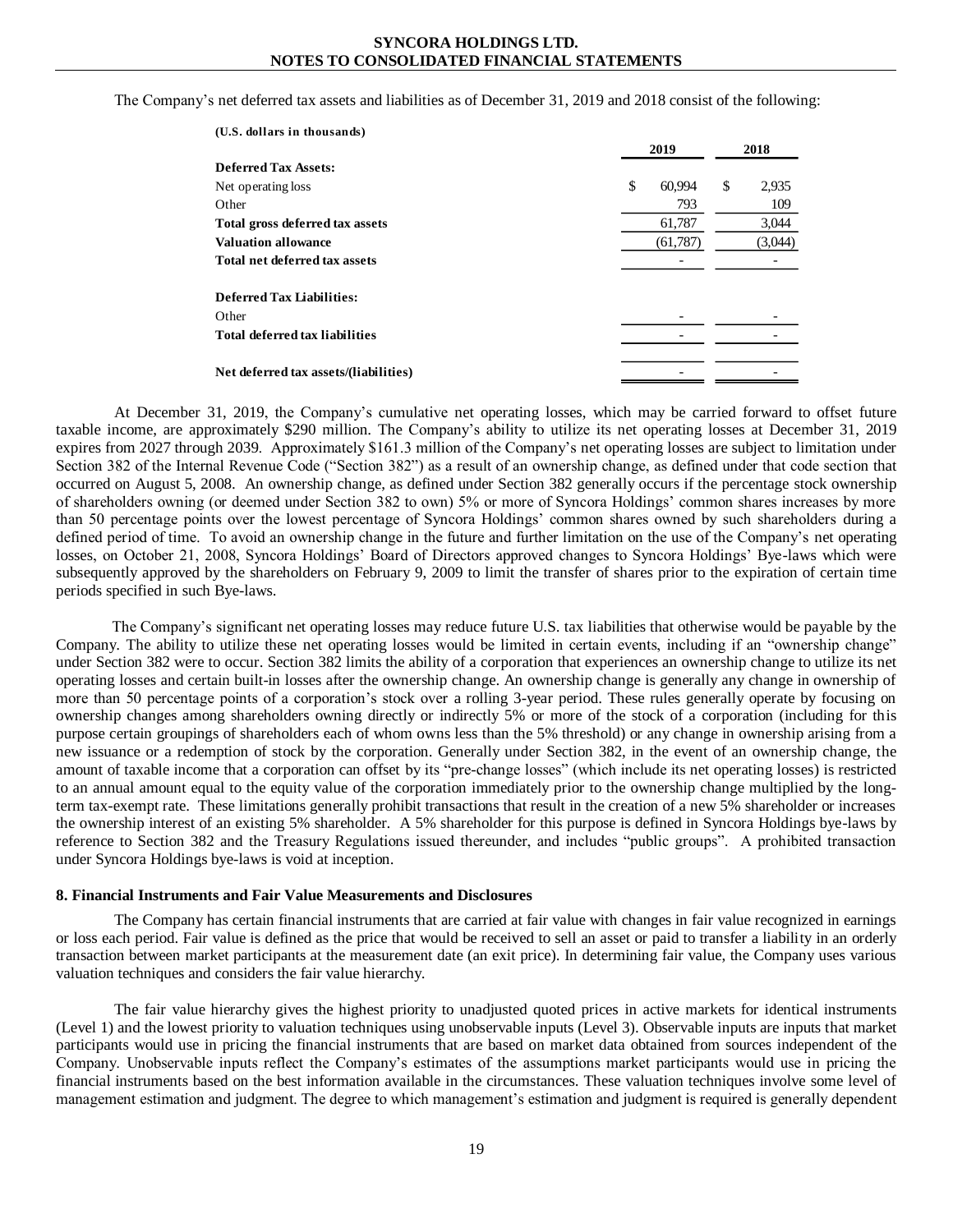upon the market price transparency for the instruments, the availability of observable inputs, frequency of trading in the instruments and the instrument's complexity.

In measuring the fair market values of its financial instruments, the Company maximizes the use of observable inputs and minimizes the use of unobservable inputs based on the fair value hierarchy. The hierarchy is categorized into three levels based on the reliability of inputs as follows:

Level 1—Unadjusted quoted prices for identical instruments in active markets. The Company generally defines an active market as a market in which trading occurs at significant volumes. Active markets generally are more liquid and have a lower bid-ask spread than an inactive market.

Level 2—Quoted prices for similar instruments in active markets; quoted prices for identical or similar instruments in markets that are not active; and observable inputs other than quoted prices, such as interest rates or yield curves and other inputs derived from or corroborated by observable market inputs.

Level 3—Model derived valuations in which one or more significant inputs or significant value drivers are unobservable. Financial instruments are considered Level 3 when their values are determined using pricing models, discounted cash flow methodologies or similar techniques and at least one significant model assumption or input is unobservable. Level 3 financial instruments also include those for which the determination of fair value requires significant management judgment or estimation.

A description of the valuation techniques applied to the Company's assets and liabilities measured at fair value follows:

# *Valuation Techniques — Debt Securities Available for Sale*

# *U.S. Government and government agencies*

U.S. Treasury securities are valued using unadjusted quoted market prices. Accordingly, U.S. Treasury securities are generally categorized in Level 1 of the fair value hierarchy. U.S. government agency securities are generally valued using quoted market prices obtained from an independent third-party investment service provider. U.S. government agency securities are generally categorized in Level 2 of the fair value hierarchy.

#### *Mortgage and asset-backed securities*

Mortgage and asset-backed securities are generally valued based on quoted prices or spread data, which are obtained from an independent third-party investment service provider. Mortgage and asset-backed securities are generally categorized in Level 2 of the fair value hierarchy. If external prices or significant inputs are unobservable, the Company will determine fair value using its own internal model estimates. In such cases, mortgage and asset-backed securities are categorized in Level 3 of the fair value hierarchy.

#### *Corporate*

The fair value of corporate bonds is determined using recently executed transactions or market price quotations obtained from an independent third-party investment service provider. Corporate bonds are generally categorized in Level 2 of the fair value hierarchy. If external prices or significant inputs are unobservable, the Company will determine fair value using its own internal model estimates. In such cases, these corporate securities are categorized in Level 3 of the fair value hierarchy.

#### *Valuation Techniques — Cash and Cash Equivalents and Restricted Cash and Cash Equivalents*

The carrying amounts of these items approximate fair value due to the short-term maturity of these instruments. Cash and cash equivalents include deposits in banks, commercial paper, money market accounts and money market funds, for which fair value of these instruments is based upon quoted market prices. The Company does not adjust the quoted market price for such instruments. Cash and cash equivalents are categorized in Level 1 of the fair value hierarchy.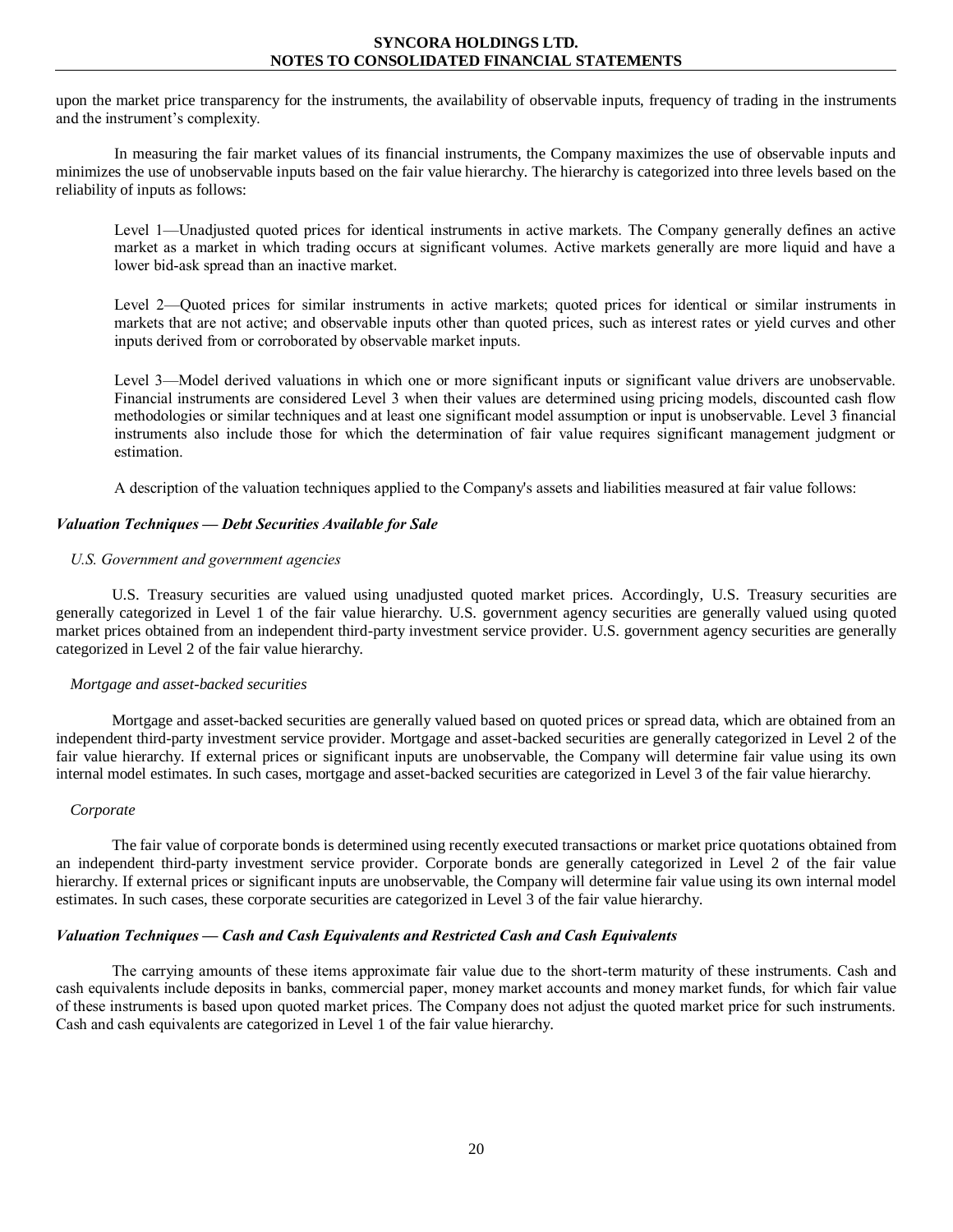# *Fair Value Hierarchy Tables*

The following fair value hierarchy table presents information about the Company's assets and liabilities measured at fair value on a recurring basis as of December 31, 2019 and 2018:

| (U.S. dollars in thousands)              | Markets for Identical<br>Assets (Level 1) |      | <b>Ouoted Prices in Active</b> |          | <b>Significant Other</b><br><b>Observable Inputs</b> | (Level 2) |        | (Level 3) | <b>Inputs</b> | <b>Significant Unobservable</b> | <b>Total Assets / Liabilities</b><br>at Fair Value |        |
|------------------------------------------|-------------------------------------------|------|--------------------------------|----------|------------------------------------------------------|-----------|--------|-----------|---------------|---------------------------------|----------------------------------------------------|--------|
| <b>ASSETS</b>                            | 2019                                      |      | 2018                           |          | 2019                                                 |           | 2018   | 2019      |               | 2018                            | 2019                                               | 2018   |
| Debt securities available for sale:      |                                           |      |                                |          |                                                      |           |        |           |               |                                 |                                                    |        |
| Mortgage and asset-backed securities     |                                           |      |                                |          |                                                      |           |        |           |               |                                 |                                                    |        |
|                                          | $\sim$                                    | - \$ | $\overline{\phantom{a}}$       | <b>S</b> |                                                      |           | 176    | \$        | - \$          |                                 |                                                    | 176    |
|                                          |                                           |      | 11.582                         |          |                                                      |           | $\sim$ |           |               |                                 |                                                    | 11,582 |
|                                          |                                           |      |                                |          |                                                      |           | 1,945  |           |               |                                 |                                                    | 1,945  |
| Total debt securities available for sale |                                           |      | 11,582                         |          |                                                      |           | 2,121  |           |               |                                 |                                                    | 13,703 |
|                                          |                                           |      |                                |          |                                                      |           |        | 3.000     |               |                                 | 3.000                                              |        |
|                                          | 452,723                                   |      | 20.291                         |          |                                                      |           |        |           |               |                                 | 452,723                                            | 20.291 |
|                                          | 5,573                                     |      | 6,008                          |          |                                                      |           |        |           |               |                                 | 5,573                                              | 6,008  |
|                                          | 458.296                                   |      | 37.881                         |          |                                                      | $\sim$    | 2,121  | 3,000     |               |                                 | 461.296                                            | 40,002 |

# *Level 3 Assets and Liabilities Reconciliation Tables*

# *Level 3 Assets*

The following table provides a reconciliation of the Company's assets measured at fair value on a recurring basis using unobservable inputs (Level 3) as of December 31, 2019 and 2018:

|                             | <b>Equity investment and</b> |       |         |  |  |  |  |  |  |
|-----------------------------|------------------------------|-------|---------|--|--|--|--|--|--|
| (U.S. dollars in thousands) | other                        |       |         |  |  |  |  |  |  |
| <b>LEVEL 3 ASSETS</b>       | 2019                         |       | 2018    |  |  |  |  |  |  |
|                             |                              | $- S$ | 3,007   |  |  |  |  |  |  |
|                             |                              |       | (3,007) |  |  |  |  |  |  |
|                             | 3.000                        |       |         |  |  |  |  |  |  |
|                             | 3,000                        |       |         |  |  |  |  |  |  |

There were no transfers into or out of Level 3 during the years ended December 31, 2019 and 2018.

# *Level 3 Liabilities*

The following table provides a reconciliation for the Company's liabilities measured at fair value on a recurring basis using unobservable inputs (Level 3) for the years ended December 31, 2019 and 2018:

|                             | Contingent |               |       |  |                          |  |  |  |  |
|-----------------------------|------------|---------------|-------|--|--------------------------|--|--|--|--|
| (U.S. dollars in thousands) |            | Consideration |       |  |                          |  |  |  |  |
| <b>LEVEL 3 LIABILITIES</b>  |            | 2019          |       |  | 2018                     |  |  |  |  |
|                             |            |               | $- S$ |  | 2.043                    |  |  |  |  |
|                             |            |               |       |  | (2,043)                  |  |  |  |  |
|                             |            |               | - \$  |  | $\overline{\phantom{a}}$ |  |  |  |  |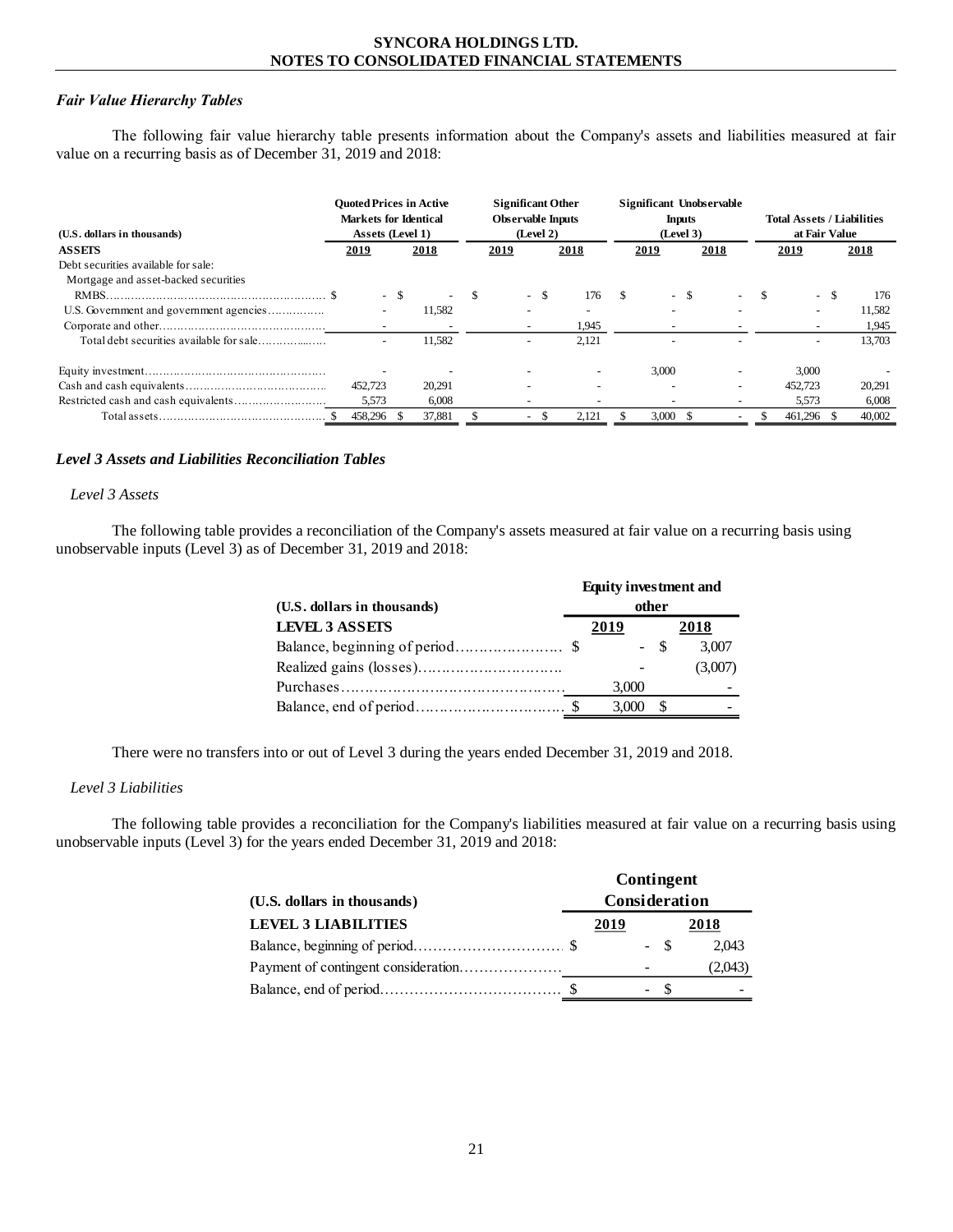# **9. Commitments and Contingencies**

# *Legal Matters*

In September 2018, a service provider whose relationship with Swap Financial had been terminated filed a complaint in Federal Court claiming, in part, inaccurate payments by Swap Financial for services provided by the service provider. Swap Financial denied all of the service provider's claims. In September 2019, the Federal Court granted Swap Financial's motion to dismiss the complaint. The plaintiff has re-filed their lawsuit in State Court, adding vicarious liability and direct claims against Syncora Holdings and certain of its former subsidiaries.

# *Lease*

The Company entered into a two year lease commitment for office premises at 555 Madison Avenue, New York, New York commencing on December 15, 2018. Previously, the Company had a lease commitment for office premises at 135 West  $50<sup>th</sup>$  Street, New York, New York, which terminated on January 31, 2019.

Net minimum aggregate lease commitments are \$0.5 million and \$19.5 thousand for the years ended December 31, 2020 through December 31, 2021.

Net rent expense was \$0.6 million and \$1.2 million for the years ended December 31, 2019 and 2018, respectively.

## **10. Dividends**

As discussed in Note 1, the Company announced that a distribution of \$415 million or \$4.767 per share would be made to shareholders of record as of January 29, 2020 and such \$415 million distribution to shareholders was made on January 31, 2020.

Syncora Holdings' Board of Directors did not declare a quarterly dividend other than discussed above with respect to its common shares for the year ended December 31, 2019. Any future dividends will be subject to the discretion and approval of the Syncora Holdings' Board of Directors, appointed liquidator and applicable law.

## **11. Assets on Deposit to Collateralize Certain of the Company's Contractual Obligations**

As of December 31, 2019 and 2018, the Company had, in the aggregate, approximately \$5.7 million and \$8.7 million, respectively, on deposit to collateralize its contractual obligations under certain agreements, including lease and letter of credit agreements. Of such deposits, \$0.1 million and \$0.9 million, \$5.6 million and \$6.0 million and zero and \$1.8 million are recorded on the accompanying consolidated balance sheet in "Other assets", "Cash and cash equivalents" and "Debt securities, available-for-sale, at fair value", respectively.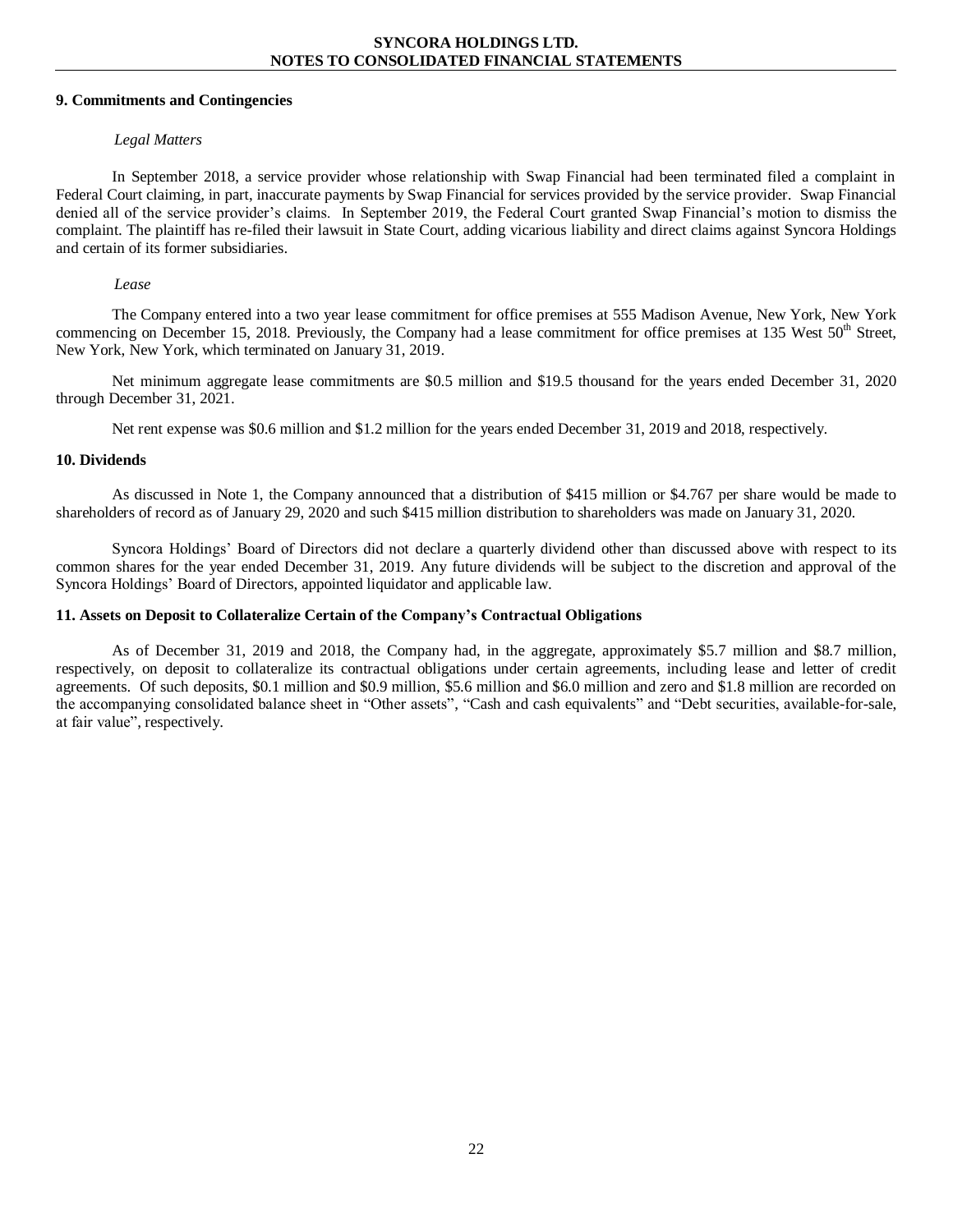# 12. Financial Information of Syncora Holdings (Parent Company Only)

The condensed balance sheets, statements of operations and shareholders' equity, and statements of cash flows of Syncora Holdings as of December 31, 2019 and 2018 and for the years ended December 31, 2019 and 2018 are set

| (U.S. dollars in thousands)                                                          | 2019          |     |           | 2018        |
|--------------------------------------------------------------------------------------|---------------|-----|-----------|-------------|
| <b>Assets</b>                                                                        | \$            | 23  | \$        | 908         |
| Debt securities available for sale, at fair value (amortized cost: zero and \$4,026) |               |     |           | 4,118       |
|                                                                                      |               |     |           | 17          |
|                                                                                      |               |     |           | 603,868     |
|                                                                                      | 452,972       |     |           | 24,834      |
|                                                                                      |               |     |           | 467         |
|                                                                                      | \$<br>452,995 |     | \$        | 634,212     |
| <b>Liabilities and Shareholders' Equity</b>                                          |               |     |           |             |
| Liabilities—accounts payable, accrued expenses, and other liabilities                | \$            | 86  | \$        | 388         |
| Shareholders' equity                                                                 |               |     |           |             |
|                                                                                      | 2,718,360     |     |           | 2,717,633   |
|                                                                                      | (2,265,451)   |     |           | (2,085,637) |
|                                                                                      |               |     |           | 1,828       |
|                                                                                      | 452,909       |     |           | 633,824     |
|                                                                                      | \$<br>452,995 |     | \$        | 634,212     |
| (U.S. dollars in thousands)<br><b>Revenues</b>                                       | 2019          |     | 2018      |             |
|                                                                                      | \$<br>51      | -\$ | 99        |             |
|                                                                                      |               |     |           |             |
|                                                                                      | 114<br>165    |     | 99        |             |
|                                                                                      |               |     |           |             |
|                                                                                      | 6,573         |     | 2,726     |             |
|                                                                                      | (6, 408)      |     | (2,627)   |             |
|                                                                                      | (84,772)      |     | (46,273)  |             |
|                                                                                      | (13,687)      |     | 17,648    |             |
|                                                                                      | (98, 459)     |     | (28, 625) |             |
|                                                                                      | (104, 867)    |     | (31,252)  |             |
| Other comprehensive income (loss):                                                   |               |     |           |             |
|                                                                                      |               |     |           |             |
|                                                                                      | 91            |     | 92        |             |
| Equity in other comprehensive loss of discontinued operations                        | (763)         |     | (21, 810) |             |
|                                                                                      | (672)         |     | (21,718)  |             |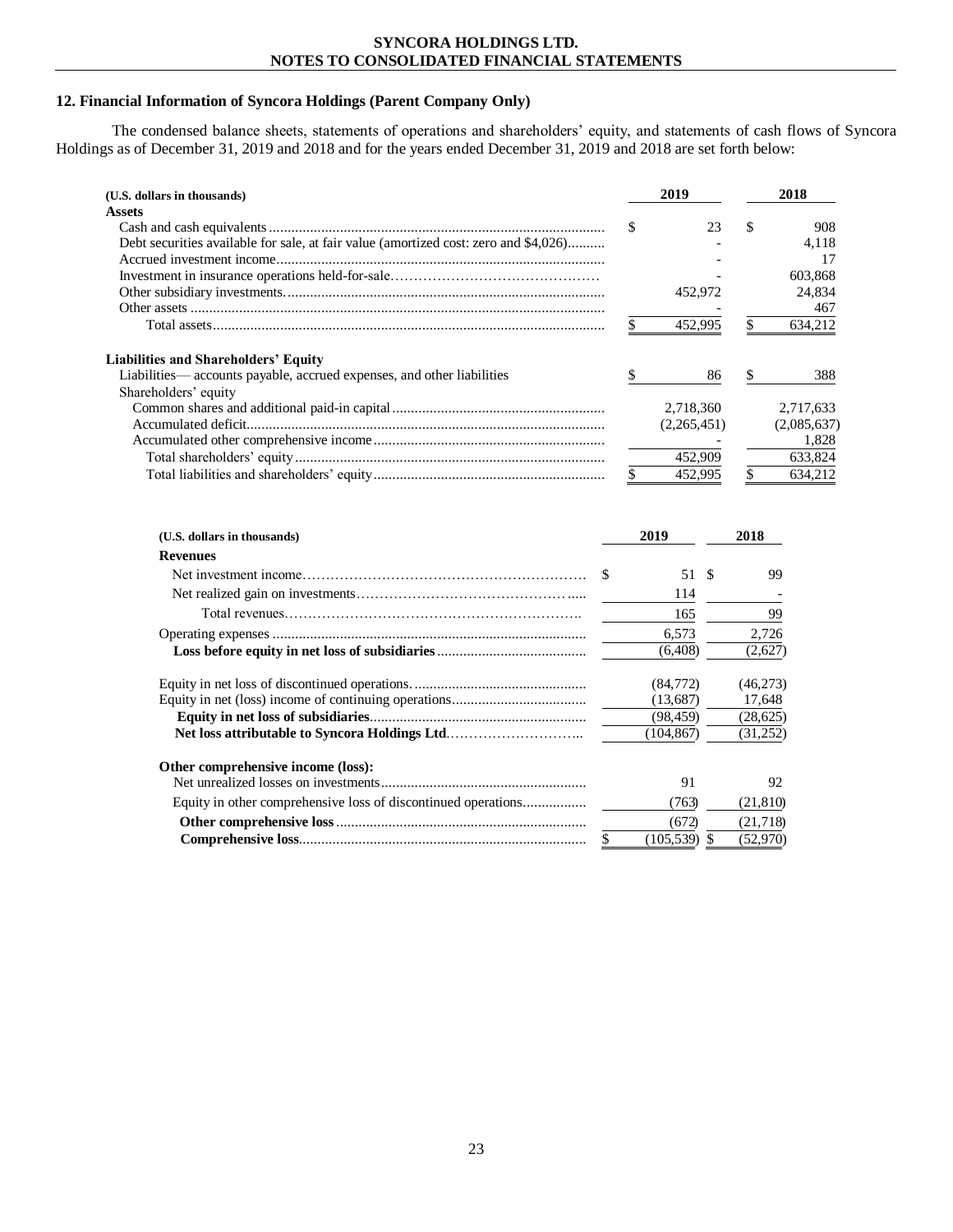|                                       |               | 2019         | 2018      |
|---------------------------------------|---------------|--------------|-----------|
| Cash flows from operating activities: |               |              |           |
|                                       |               | $(4,312)$ \$ | (2,023)   |
|                                       |               | 56           | 80        |
|                                       |               | (70)         | 657       |
|                                       |               | (4,326)      | (1,286)   |
| Cash flows from investing activities: |               |              |           |
|                                       |               | 2,608        | 572       |
|                                       |               | 2.036        | 310       |
|                                       |               | (714)        |           |
|                                       |               | (489)        |           |
|                                       |               | 3.441        | 882       |
|                                       |               | (885)        | (404)     |
|                                       |               | 908          | 1,312     |
|                                       | $\mathcal{S}$ | 23           | \$<br>908 |

#### **13. Assets and Liabilities Held-for-Sale of SGI and Discontinued Operations**

On August 15, 2019, Syncora Holdings and its direct, wholly-owned subsidiary SHI entered into an agreement to sell Syncora Guarantee to Star Insurance, an entity organized by GoldenTree on behalf of GoldenTree's managed funds and accounts, for \$392.5 million in cash. On September 5, 2019, Syncora Holdings and SHI entered into an amended agreement with Star Insurance pursuant to which the purchase price for the sale of Syncora Guarantee was increased by \$36.5 million to \$429 million in cash. The sale of Syncora Guarantee was completed on December 30, 2019. Since the carrying amount of SGI exceeded the sales price, a loss on disposal of \$212.1 million was recognized as of December 30, 2019 (sale date).

On July 16, 2018, the Company announced that Pike Pointe closed the sale of American Roads LLC to American Roads AcquireCo LLC, a wholly owned subsidiary of DIF Infrastructure V for net cash proceeds of approximately \$220 million, before payment of related expenses, with provisions that provide for payment of additional amounts if specified conditions are met within 12 months of the date of the agreement. American Roads is involved in the following operations: management and operational rights to the Detroit Windsor Tunnel ("DWT"), owner and operator of four toll bridges in Alabama (between the mainland and resort communities of Orange Beach and Gulf Shores, between Montgomery and Elmore Counties, between towns in Elmore and Autauga Counties, and on a portion of the western bypass of Tuscaloosa), and the development of tolling and transportation software and technology for third parties.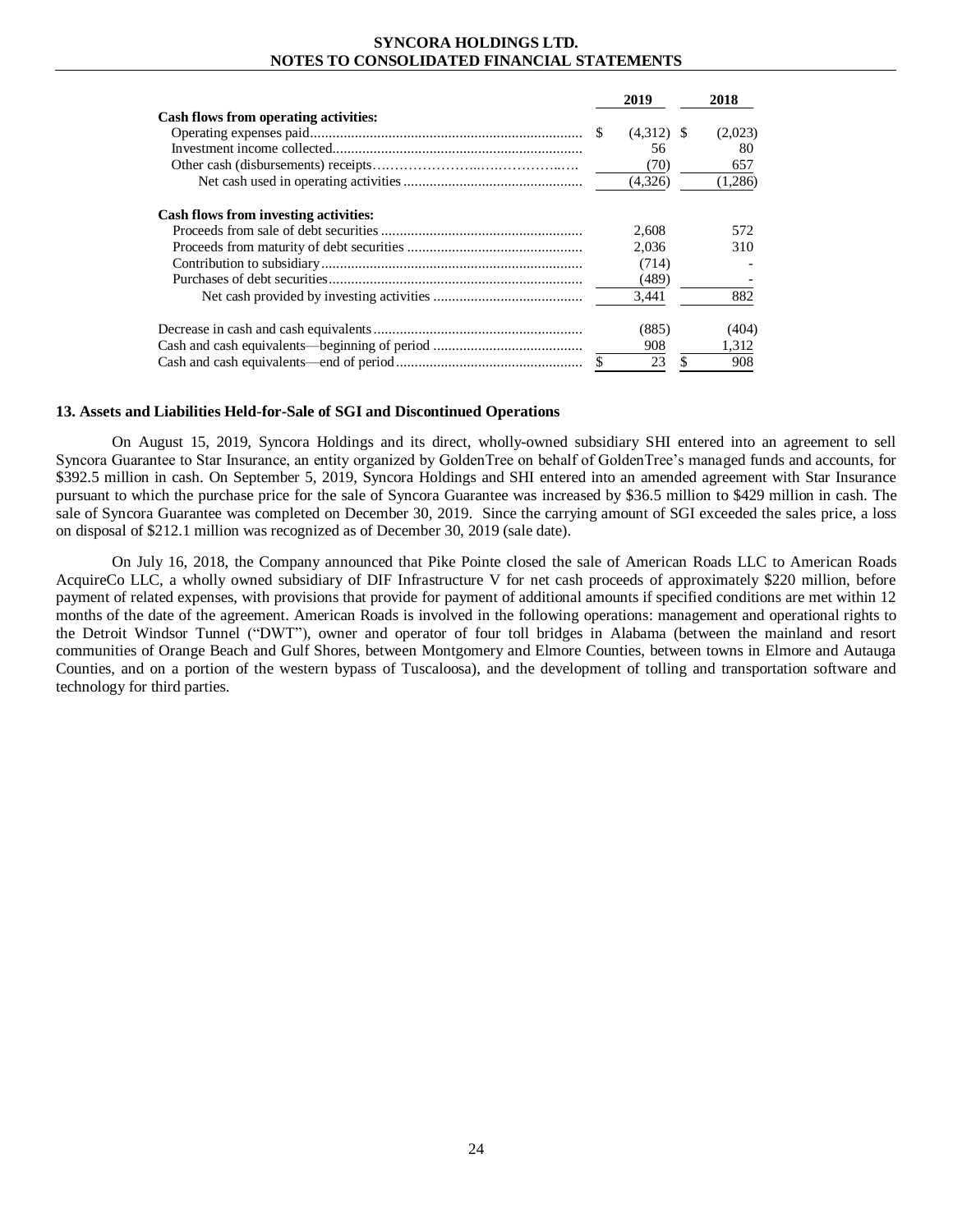The following table summarizes the components of assets and liabilities held-for-sale of SGI on the consolidated balance sheets as of December 31, 2019 and 2018.

| <b>ASSETS</b><br>2019<br>2018<br>Cash and invested assets:<br><sup>\$</sup><br>599.786<br>87,504<br>130,097<br>817,387<br>Insurance operating assets, retained business:<br>14,260<br>147,866<br>Receivables on insurance cash flow certificates, net of deferred gains of zero and \$113,433<br>91,905<br>18,423<br>20,843 |
|-----------------------------------------------------------------------------------------------------------------------------------------------------------------------------------------------------------------------------------------------------------------------------------------------------------------------------|
|                                                                                                                                                                                                                                                                                                                             |
|                                                                                                                                                                                                                                                                                                                             |
|                                                                                                                                                                                                                                                                                                                             |
|                                                                                                                                                                                                                                                                                                                             |
|                                                                                                                                                                                                                                                                                                                             |
|                                                                                                                                                                                                                                                                                                                             |
|                                                                                                                                                                                                                                                                                                                             |
|                                                                                                                                                                                                                                                                                                                             |
|                                                                                                                                                                                                                                                                                                                             |
|                                                                                                                                                                                                                                                                                                                             |
|                                                                                                                                                                                                                                                                                                                             |
|                                                                                                                                                                                                                                                                                                                             |
| 293,297                                                                                                                                                                                                                                                                                                                     |
| Insurance operating assets, ceded business:                                                                                                                                                                                                                                                                                 |
| 42,458                                                                                                                                                                                                                                                                                                                      |
| 112,011                                                                                                                                                                                                                                                                                                                     |
| Reinsurance recoverable on unpaid losses and loss adjustment expenses<br>120,011                                                                                                                                                                                                                                            |
| 227,052                                                                                                                                                                                                                                                                                                                     |
| 501,532                                                                                                                                                                                                                                                                                                                     |
| 22,252                                                                                                                                                                                                                                                                                                                      |
| 1,634,468                                                                                                                                                                                                                                                                                                                   |

# **LIABILITIES**

| Insurance operating liabilities, retained business: |               |           |
|-----------------------------------------------------|---------------|-----------|
|                                                     | <sup>\$</sup> | 365,774   |
|                                                     |               | 28,500    |
|                                                     |               | 8,489     |
|                                                     |               | 340       |
|                                                     |               | 403,103   |
| Insurance operating liabilities, ceded business:    |               |           |
|                                                     |               | 42.458    |
|                                                     |               | 112,011   |
|                                                     |               | 120,011   |
|                                                     |               | 227,052   |
|                                                     |               | 501,532   |
|                                                     |               | 104.206   |
|                                                     |               | 16.472    |
|                                                     |               | 5,287     |
|                                                     |               | 1,030,600 |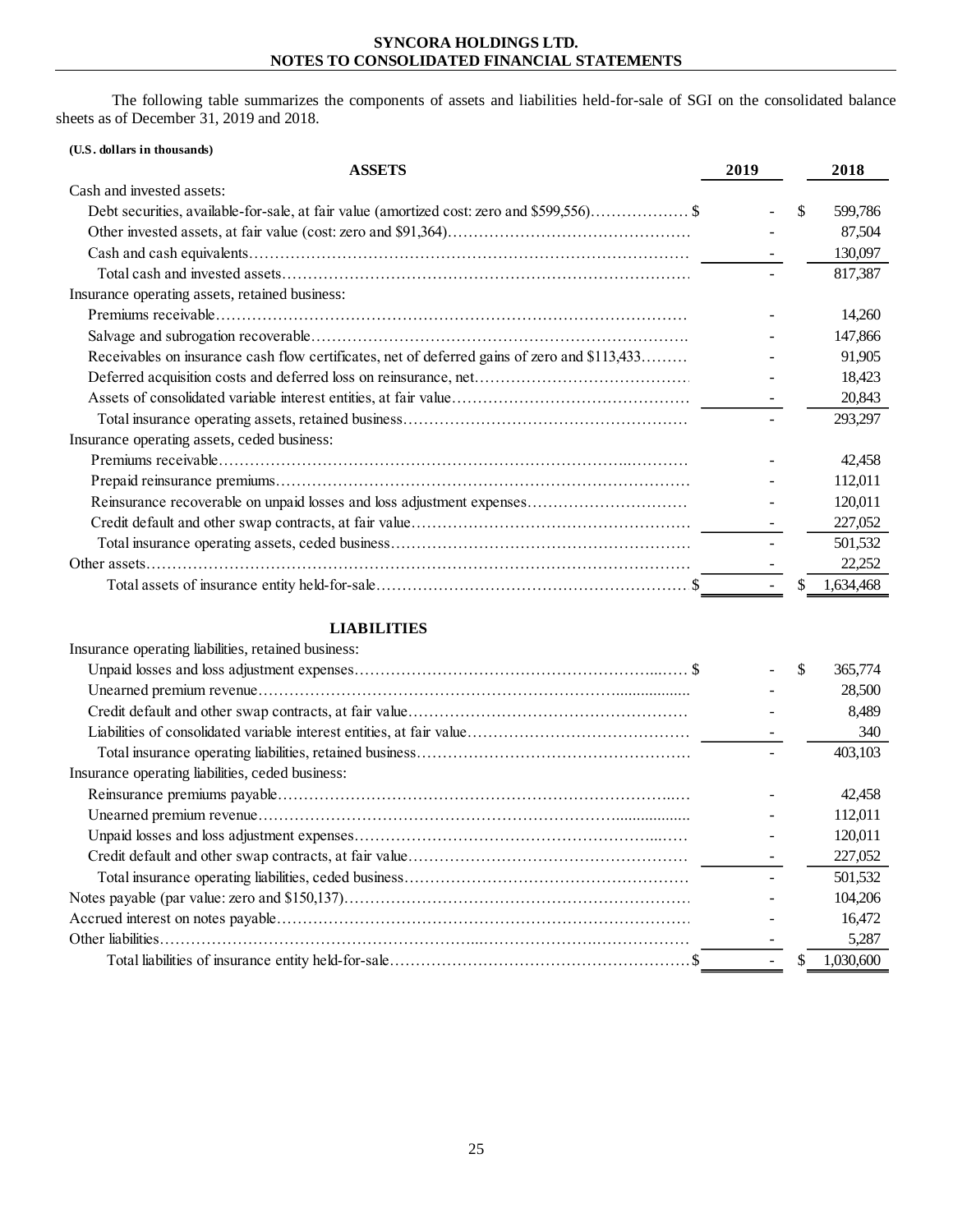The following table summarizes the components of income (loss) from discontinued operations for the period January 1, 2019 through December 30, 2019 and for the year ended December 31, 2018 (SGI), and for the period January 1, 2018 through July 16, 2018 (American Roads LLC).

| (U.S. dollars in thousands)                                                                        | 2019      |   | 2018     |
|----------------------------------------------------------------------------------------------------|-----------|---|----------|
| Revenues                                                                                           |           |   |          |
|                                                                                                    | 3,367     | S | 26,735   |
|                                                                                                    | 26,469    |   | 40,353   |
| Net unrealized and realized gains on investments, including other-than-temporary impairment losses |           |   |          |
|                                                                                                    | 1,437     |   | (4,902)  |
|                                                                                                    | (23,558)  |   | (15,649) |
|                                                                                                    | (89)      |   | (24,621) |
|                                                                                                    | 2,715     |   | 20,861   |
|                                                                                                    |           |   | 13,252   |
|                                                                                                    | 4,788     |   | 40,992   |
|                                                                                                    | 15,129    |   | 97,021   |
|                                                                                                    |           |   |          |
| <b>Expenses</b>                                                                                    |           |   |          |
|                                                                                                    | (198,088) |   | (82,541) |
| Amortization of deferred acquisition costs, including deferred loss on reinsurance                 | 2.574     |   | 6,251    |
|                                                                                                    | 7,517     |   | 76,184   |
|                                                                                                    | 41.711    |   | 163,279  |
|                                                                                                    | 33,041    |   | 44,337   |
|                                                                                                    | (113,245) |   | 207,510  |
|                                                                                                    | (212,102) |   |          |
|                                                                                                    |           |   | 64,383   |
|                                                                                                    | (83,728)  |   | (46,106) |
|                                                                                                    | 1.044     |   | 167      |
|                                                                                                    | (84,772)  |   | (46,273) |

**Comprehensive loss from discontinued operations**……………………………………………………………………………………...……………………….. \$ (85,535) \$ (68,083)

Other comprehensive income (loss) from discontinued operations…………………………………………………

 $(763)$   $(21,810)$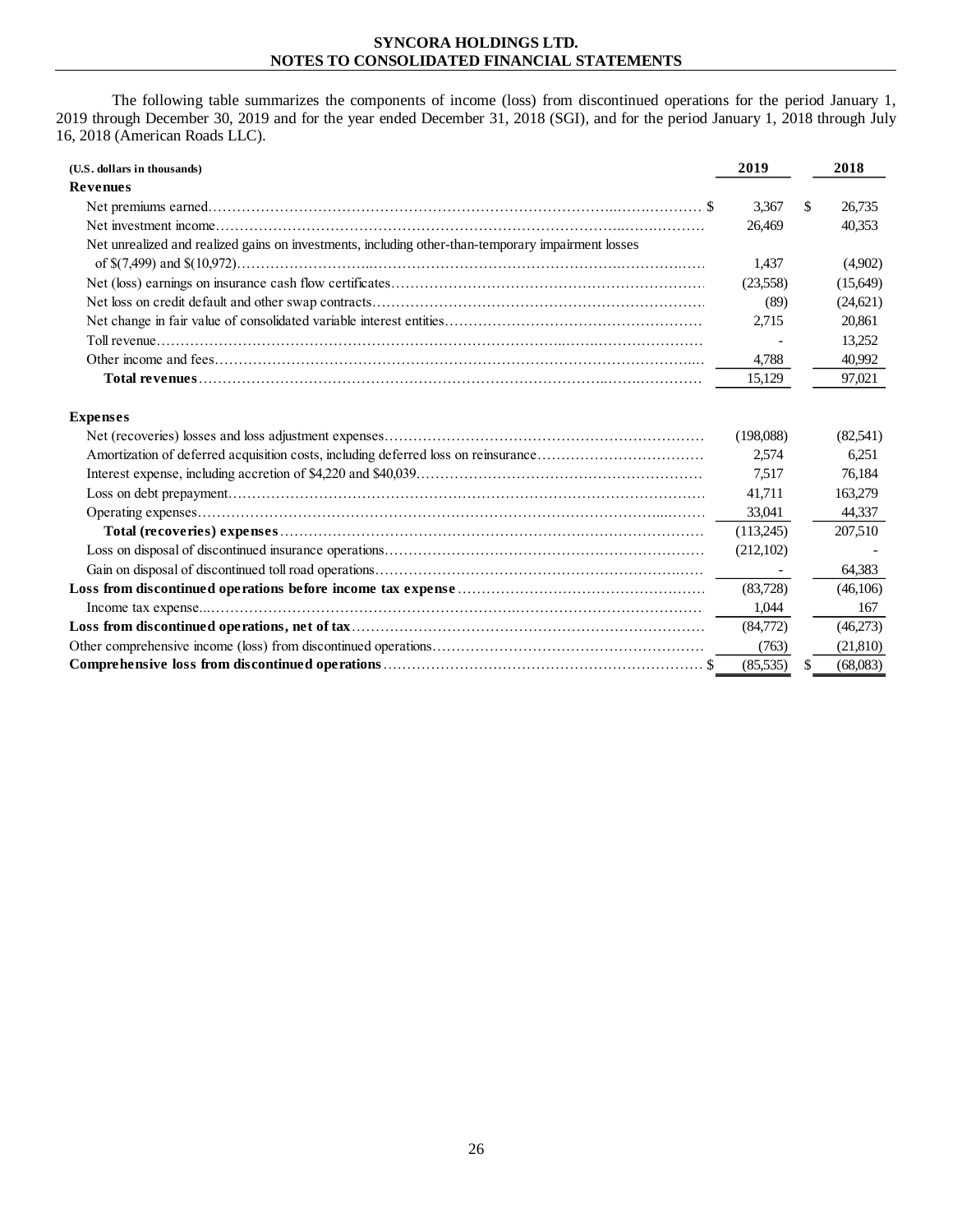The following table summarizes the components of cash flow information from discontinued operations for the period January 1, 2019 through December 30, 2019 and for the year ended December 31, 2018 (SGI), and for the period January 1, 2018 through July 16, 2018 (American Roads LLC).

| 9,616<br>9,134<br>30,932<br>40,094<br>432<br>634<br>(17,613)<br>(97,378)<br>339,406<br>$\overline{\phantom{a}}$<br>(362, 262)<br>$\sim$<br>(48,373)<br>(62, 867)<br>(143, 677)<br>(573,222)<br>(711)<br>(237)<br>14,072<br>7,558<br>9,299<br>(77)<br>563<br>$\sim$<br>5,848<br>28,399<br>(153)<br>(3,373)<br>(156, 141)<br>(657, 815)<br>Cash flows from investing activities:<br>353,288<br>315,443<br>51,892<br>46,519<br>Net proceeds from sale of American Roads LLC, including \$55,000 intercompany distribution<br>262,966<br>2,639<br>19,000<br>(138,713)<br>(81, 466)<br>(1,853)<br>1,170<br>43,616<br>270,276<br>Net cash provided by investing activities of discontinued operations<br>604,225<br>Cash flows from financing activities:<br>(10, 854)<br>(84,981)<br>(26,229)<br>(101,777)<br>(111,210)<br>(112,631)<br>(143, 494)<br>(140,569)<br>(166,221)<br>Cash and cash equivalents and restricted cash and cash equivalents—beginning of period<br>140,569<br>306,790<br>Cash and cash equivalents and restricted cash and cash equivalents—end of period\$<br>140,569<br>$\sim$<br>Summary of cash and cash equivalents and restricted cash and cash equivalents- end of period:<br>130,097<br>-S<br>$\sim$<br>10,472<br>Cash and cash equivalents and restricted cash and cash equivalents—end of period<br>140,569<br>$\sim$ | (U.S. dollars in thousands)           | 2019 | 2018 |
|---------------------------------------------------------------------------------------------------------------------------------------------------------------------------------------------------------------------------------------------------------------------------------------------------------------------------------------------------------------------------------------------------------------------------------------------------------------------------------------------------------------------------------------------------------------------------------------------------------------------------------------------------------------------------------------------------------------------------------------------------------------------------------------------------------------------------------------------------------------------------------------------------------------------------------------------------------------------------------------------------------------------------------------------------------------------------------------------------------------------------------------------------------------------------------------------------------------------------------------------------------------------------------------------------------------------------------------------------|---------------------------------------|------|------|
|                                                                                                                                                                                                                                                                                                                                                                                                                                                                                                                                                                                                                                                                                                                                                                                                                                                                                                                                                                                                                                                                                                                                                                                                                                                                                                                                                   | Cash flows from operating activities: |      |      |
|                                                                                                                                                                                                                                                                                                                                                                                                                                                                                                                                                                                                                                                                                                                                                                                                                                                                                                                                                                                                                                                                                                                                                                                                                                                                                                                                                   |                                       |      |      |
|                                                                                                                                                                                                                                                                                                                                                                                                                                                                                                                                                                                                                                                                                                                                                                                                                                                                                                                                                                                                                                                                                                                                                                                                                                                                                                                                                   |                                       |      |      |
|                                                                                                                                                                                                                                                                                                                                                                                                                                                                                                                                                                                                                                                                                                                                                                                                                                                                                                                                                                                                                                                                                                                                                                                                                                                                                                                                                   |                                       |      |      |
|                                                                                                                                                                                                                                                                                                                                                                                                                                                                                                                                                                                                                                                                                                                                                                                                                                                                                                                                                                                                                                                                                                                                                                                                                                                                                                                                                   |                                       |      |      |
|                                                                                                                                                                                                                                                                                                                                                                                                                                                                                                                                                                                                                                                                                                                                                                                                                                                                                                                                                                                                                                                                                                                                                                                                                                                                                                                                                   |                                       |      |      |
|                                                                                                                                                                                                                                                                                                                                                                                                                                                                                                                                                                                                                                                                                                                                                                                                                                                                                                                                                                                                                                                                                                                                                                                                                                                                                                                                                   |                                       |      |      |
|                                                                                                                                                                                                                                                                                                                                                                                                                                                                                                                                                                                                                                                                                                                                                                                                                                                                                                                                                                                                                                                                                                                                                                                                                                                                                                                                                   |                                       |      |      |
|                                                                                                                                                                                                                                                                                                                                                                                                                                                                                                                                                                                                                                                                                                                                                                                                                                                                                                                                                                                                                                                                                                                                                                                                                                                                                                                                                   |                                       |      |      |
|                                                                                                                                                                                                                                                                                                                                                                                                                                                                                                                                                                                                                                                                                                                                                                                                                                                                                                                                                                                                                                                                                                                                                                                                                                                                                                                                                   |                                       |      |      |
|                                                                                                                                                                                                                                                                                                                                                                                                                                                                                                                                                                                                                                                                                                                                                                                                                                                                                                                                                                                                                                                                                                                                                                                                                                                                                                                                                   |                                       |      |      |
|                                                                                                                                                                                                                                                                                                                                                                                                                                                                                                                                                                                                                                                                                                                                                                                                                                                                                                                                                                                                                                                                                                                                                                                                                                                                                                                                                   |                                       |      |      |
|                                                                                                                                                                                                                                                                                                                                                                                                                                                                                                                                                                                                                                                                                                                                                                                                                                                                                                                                                                                                                                                                                                                                                                                                                                                                                                                                                   |                                       |      |      |
|                                                                                                                                                                                                                                                                                                                                                                                                                                                                                                                                                                                                                                                                                                                                                                                                                                                                                                                                                                                                                                                                                                                                                                                                                                                                                                                                                   |                                       |      |      |
|                                                                                                                                                                                                                                                                                                                                                                                                                                                                                                                                                                                                                                                                                                                                                                                                                                                                                                                                                                                                                                                                                                                                                                                                                                                                                                                                                   |                                       |      |      |
|                                                                                                                                                                                                                                                                                                                                                                                                                                                                                                                                                                                                                                                                                                                                                                                                                                                                                                                                                                                                                                                                                                                                                                                                                                                                                                                                                   |                                       |      |      |
|                                                                                                                                                                                                                                                                                                                                                                                                                                                                                                                                                                                                                                                                                                                                                                                                                                                                                                                                                                                                                                                                                                                                                                                                                                                                                                                                                   |                                       |      |      |
|                                                                                                                                                                                                                                                                                                                                                                                                                                                                                                                                                                                                                                                                                                                                                                                                                                                                                                                                                                                                                                                                                                                                                                                                                                                                                                                                                   |                                       |      |      |
|                                                                                                                                                                                                                                                                                                                                                                                                                                                                                                                                                                                                                                                                                                                                                                                                                                                                                                                                                                                                                                                                                                                                                                                                                                                                                                                                                   |                                       |      |      |
|                                                                                                                                                                                                                                                                                                                                                                                                                                                                                                                                                                                                                                                                                                                                                                                                                                                                                                                                                                                                                                                                                                                                                                                                                                                                                                                                                   |                                       |      |      |
|                                                                                                                                                                                                                                                                                                                                                                                                                                                                                                                                                                                                                                                                                                                                                                                                                                                                                                                                                                                                                                                                                                                                                                                                                                                                                                                                                   |                                       |      |      |
|                                                                                                                                                                                                                                                                                                                                                                                                                                                                                                                                                                                                                                                                                                                                                                                                                                                                                                                                                                                                                                                                                                                                                                                                                                                                                                                                                   |                                       |      |      |
|                                                                                                                                                                                                                                                                                                                                                                                                                                                                                                                                                                                                                                                                                                                                                                                                                                                                                                                                                                                                                                                                                                                                                                                                                                                                                                                                                   |                                       |      |      |
|                                                                                                                                                                                                                                                                                                                                                                                                                                                                                                                                                                                                                                                                                                                                                                                                                                                                                                                                                                                                                                                                                                                                                                                                                                                                                                                                                   |                                       |      |      |
|                                                                                                                                                                                                                                                                                                                                                                                                                                                                                                                                                                                                                                                                                                                                                                                                                                                                                                                                                                                                                                                                                                                                                                                                                                                                                                                                                   |                                       |      |      |
|                                                                                                                                                                                                                                                                                                                                                                                                                                                                                                                                                                                                                                                                                                                                                                                                                                                                                                                                                                                                                                                                                                                                                                                                                                                                                                                                                   |                                       |      |      |
|                                                                                                                                                                                                                                                                                                                                                                                                                                                                                                                                                                                                                                                                                                                                                                                                                                                                                                                                                                                                                                                                                                                                                                                                                                                                                                                                                   |                                       |      |      |
|                                                                                                                                                                                                                                                                                                                                                                                                                                                                                                                                                                                                                                                                                                                                                                                                                                                                                                                                                                                                                                                                                                                                                                                                                                                                                                                                                   |                                       |      |      |
|                                                                                                                                                                                                                                                                                                                                                                                                                                                                                                                                                                                                                                                                                                                                                                                                                                                                                                                                                                                                                                                                                                                                                                                                                                                                                                                                                   |                                       |      |      |
|                                                                                                                                                                                                                                                                                                                                                                                                                                                                                                                                                                                                                                                                                                                                                                                                                                                                                                                                                                                                                                                                                                                                                                                                                                                                                                                                                   |                                       |      |      |
|                                                                                                                                                                                                                                                                                                                                                                                                                                                                                                                                                                                                                                                                                                                                                                                                                                                                                                                                                                                                                                                                                                                                                                                                                                                                                                                                                   |                                       |      |      |
|                                                                                                                                                                                                                                                                                                                                                                                                                                                                                                                                                                                                                                                                                                                                                                                                                                                                                                                                                                                                                                                                                                                                                                                                                                                                                                                                                   |                                       |      |      |
|                                                                                                                                                                                                                                                                                                                                                                                                                                                                                                                                                                                                                                                                                                                                                                                                                                                                                                                                                                                                                                                                                                                                                                                                                                                                                                                                                   |                                       |      |      |
|                                                                                                                                                                                                                                                                                                                                                                                                                                                                                                                                                                                                                                                                                                                                                                                                                                                                                                                                                                                                                                                                                                                                                                                                                                                                                                                                                   |                                       |      |      |
|                                                                                                                                                                                                                                                                                                                                                                                                                                                                                                                                                                                                                                                                                                                                                                                                                                                                                                                                                                                                                                                                                                                                                                                                                                                                                                                                                   |                                       |      |      |
|                                                                                                                                                                                                                                                                                                                                                                                                                                                                                                                                                                                                                                                                                                                                                                                                                                                                                                                                                                                                                                                                                                                                                                                                                                                                                                                                                   |                                       |      |      |
|                                                                                                                                                                                                                                                                                                                                                                                                                                                                                                                                                                                                                                                                                                                                                                                                                                                                                                                                                                                                                                                                                                                                                                                                                                                                                                                                                   |                                       |      |      |
|                                                                                                                                                                                                                                                                                                                                                                                                                                                                                                                                                                                                                                                                                                                                                                                                                                                                                                                                                                                                                                                                                                                                                                                                                                                                                                                                                   |                                       |      |      |
|                                                                                                                                                                                                                                                                                                                                                                                                                                                                                                                                                                                                                                                                                                                                                                                                                                                                                                                                                                                                                                                                                                                                                                                                                                                                                                                                                   |                                       |      |      |
|                                                                                                                                                                                                                                                                                                                                                                                                                                                                                                                                                                                                                                                                                                                                                                                                                                                                                                                                                                                                                                                                                                                                                                                                                                                                                                                                                   |                                       |      |      |
|                                                                                                                                                                                                                                                                                                                                                                                                                                                                                                                                                                                                                                                                                                                                                                                                                                                                                                                                                                                                                                                                                                                                                                                                                                                                                                                                                   |                                       |      |      |